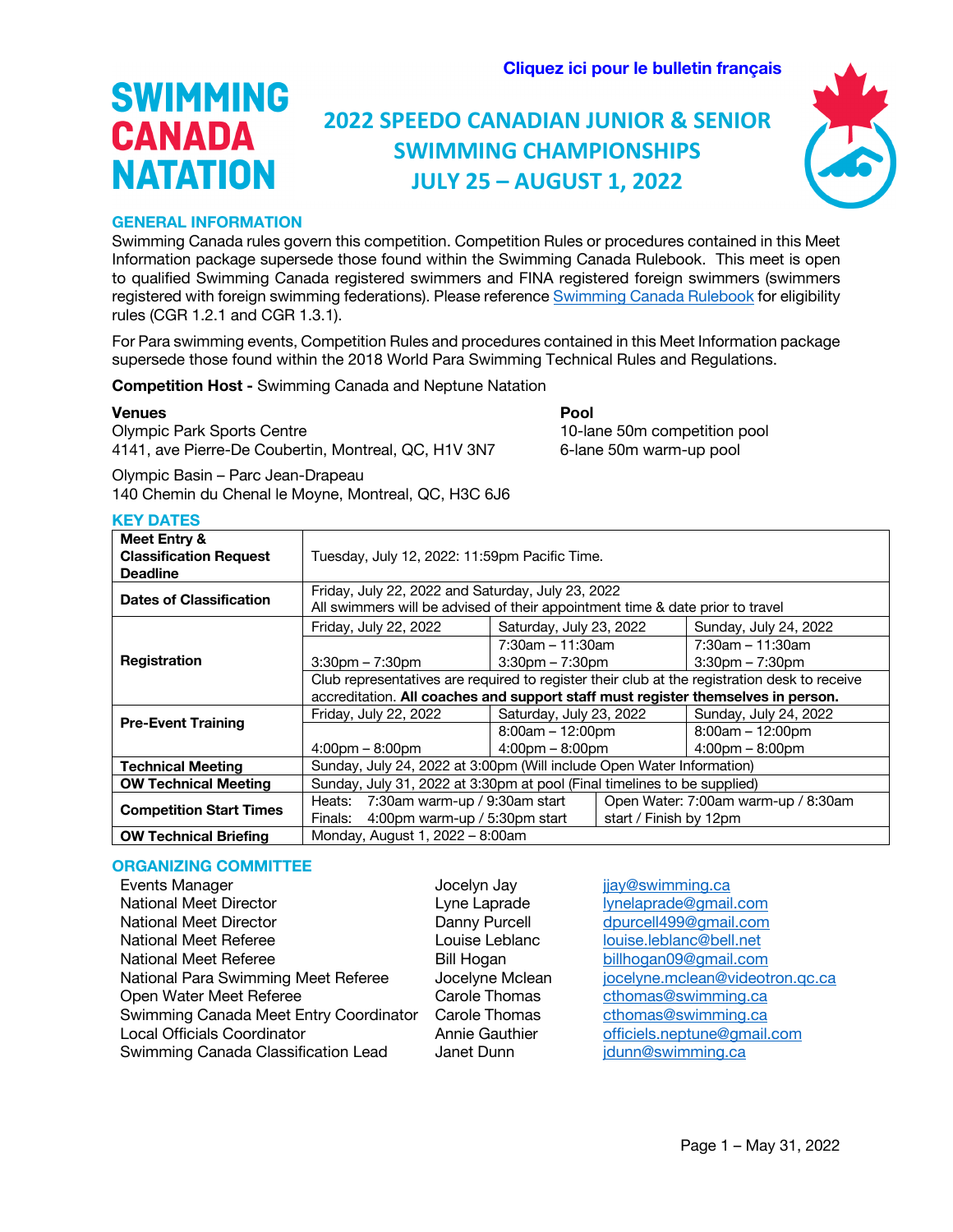

#### **SAFE SPORT**

Swimming Canada believes that athletes, coaches, officials, support staff and volunteers have the right to participate in a safe and inclusive sport environment that is free of abuse, harassment and discrimination. Swimming Canada is dedicated to providing a safe and inclusive environment, which involves promoting Open and Observable Environments. This means making meaningful and concerted efforts to avoid situations where a coach/official/staff member, etc. might be alone with an athlete. All interactions between an athlete and an individual who is in a position of trust should normally, and wherever possible, be in an environment or space that is both 'open' and 'observable' to others.

All participants in this event are reminded that they are bound by Swimming Canada's Policies and Procedures, including but not limited, to the Code of Conduct and Professional Ethics, the Equity, Diversity and Inclusion Policy, and the Harassment Policy. For more information regarding the Swimming Canada Safe Sport Program please visit www.swimming.ca/safe-sport

#### **QUALIFYING STANDARDS**

2021-2024 Swimming Canada National Standards

A competitor's age is their age as of the first day of the competition, July 25, 2022.

#### **Qualification Period**

Times performed Long Course since January 1, 2019 are eligible for all event entries.

| Age Groups (Pool): | Female: 13-14, 15-17, 18 & Over | Relays: Female: Open |
|--------------------|---------------------------------|----------------------|
|                    | Male: 14-15, 16-18, 19 & Over   | Male: Open           |
|                    | Multiclass Para Swimming        | <b>Mixed: Open</b>   |

**Open Water Events:** 1.5 km Female: 13-14/Male: 14-15 3 km Female: 15 & O/Male: 16 & O

### **Relay Only Swimmers**

Relay only swimmers pay the same individual entry fee, penalties for changes and late entry fees as individually qualified swimmers.

Relay only swimmers must be declared within the entries file. Please contact the Entries Coordinator if unable to declare in entries file submitted online to ensure relay-only swimmers are properly entered in the competition before the entry deadline.

Clubs may enter one relay-only swimmer per gender in the competition regardless of age. Clubs entering more than one relay team in any relay event are not eligible to enter a relay only swimmer. Clubs entering a mixed relay, are only permitted one relay-only swimmer on the relay, regardless of gender.

Relay only swimmers are eligible to compete in Time Trials (see Time Trials section below).

#### **ENTRY FEES & INFORMATION**

**Entry Fees** \$125.00 per Swimmer \$20.00 per Relay Team \$40.00 per Open Water Entry

Following the meet entry deadline, all participating Canadian clubs, Unattached Canadian swimmers and foreign teams will receive an email invoice for all fees owing. This invoice must be paid prior to **July 21, 2022** in order for entries to be considered final. Please note: the team that enters the swimmer is responsible for paying that swimmer's fees.

#### **Entry Process**

All entries must be submitted via the online entry system- https://www.swimming.ca/en/eventsresults/live-upcoming-meets/. There is no limit on the number of individual event entries allowed.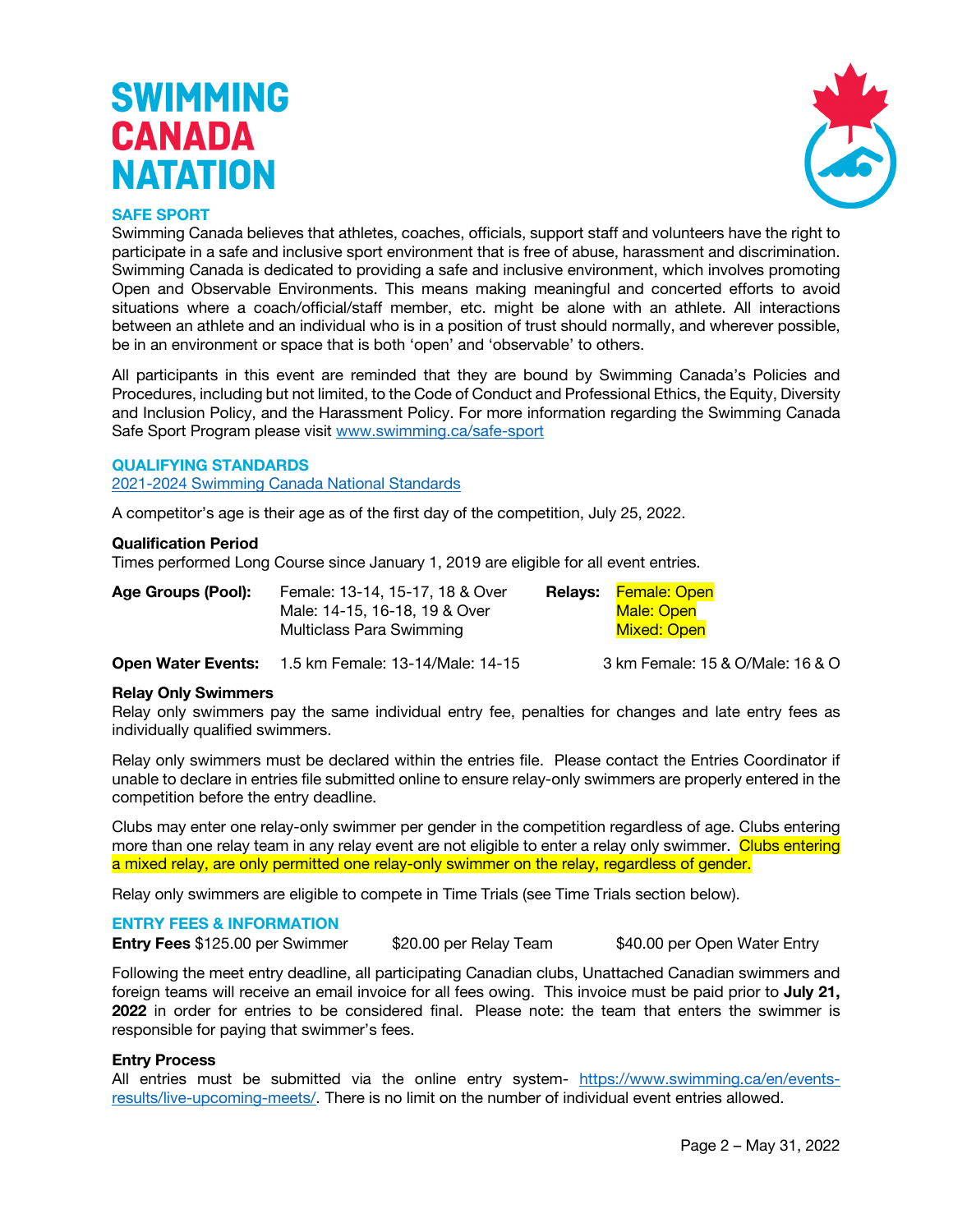

All Canadian club and varsity coaches attending the event must be included in the club entry submission in order to receive accreditation. Foreign coaches are asked to refer to the section on Coach Accreditation below to ensure you are registered.

All foreign clubs and teams (including Unattached Canadian swimmers) may go to the entry page and select either "Out of Country" or "UNCAN" as their Province. This will allow them to enter coaches, support staff and upload an entry file. An invoice for all entries, and foreign coaches and support staff will be emailed after the entry deadline.

#### **Bonus Swims**

There are no bonus swims.

#### **Paralympic Program Meet Qualifying Standards (MQS) and Minimal Entry Times (MET)**

Swimmers must achieve one Para swimming National Meet Minimal Qualifying Standards (MQS). Additional entries may be made in eligible events provided the swimmer has the 2022 CSC Para swimming Entry Time (MET).

If an event is not offered for a specific Sport Class, an athlete may enter the event in the higher sport class within the same impairment group (1-10, 11-13) provided that the athlete has attained the MET for the event in the alternate sport class.

Athletes with sport class NE SB9 NE are eligible to enter up to a maximum of 2 events in the S/SM10 sport class events provided they meet the S/SM10 MET in each event. These swims will be exhibition only and will be swum in the preliminary session.

Para swimmers are only eligible to enter Para swimming events. Only events that are indicated as eligible events below, will advance to finals.

MEN

50 FR (S3-S13), 100 FR (S3-S13), 200 FR S1-S5, S14), 400 FR (S6-S11, S13) 50 BK (S1-S5), 100 BK (S1-S2, S6-S14) 50 BR (SB2-SB3), 100 BR (SB4--SB9, SB11-SB14) 50 FL (S5-S7), 100 FL (S8-S14) 150 IM (SM3-SM4), 200 IM (SM5-SM11, SM13-SM14)

WOMEN 50 FR (S3-S13), 100 FR (S3-S13), 200 FR (S2-S5, S14), 400 FR (S6-S11, S13) 50 BK (S2-S4), 100 BK (S1, S6-S14) 50 BR (SB2-SB3), 100 BR (SB4-SB9, SB11-SB14) 50 FL (S5-S7), 100 FL (S8-S10, S12-S14) 150 IM (SM3-SM4), 200 IM (SM5-SM11, SM13-SM14)

Proof of time for Para swimming entry times must be submitted in long course times.

#### **Late Entries**

Late entries for swimmers not entered by the meet entry deadline will be accepted up until the start of technical meeting at a cost of double the meet entry fee (\$250.00).

Once late entries have been accepted, any changes or corrections will be assessed the **\$100.00 per change** or correction fee, as per above. (The per change cost is **per swimmer, per event, per change**; not per email sent).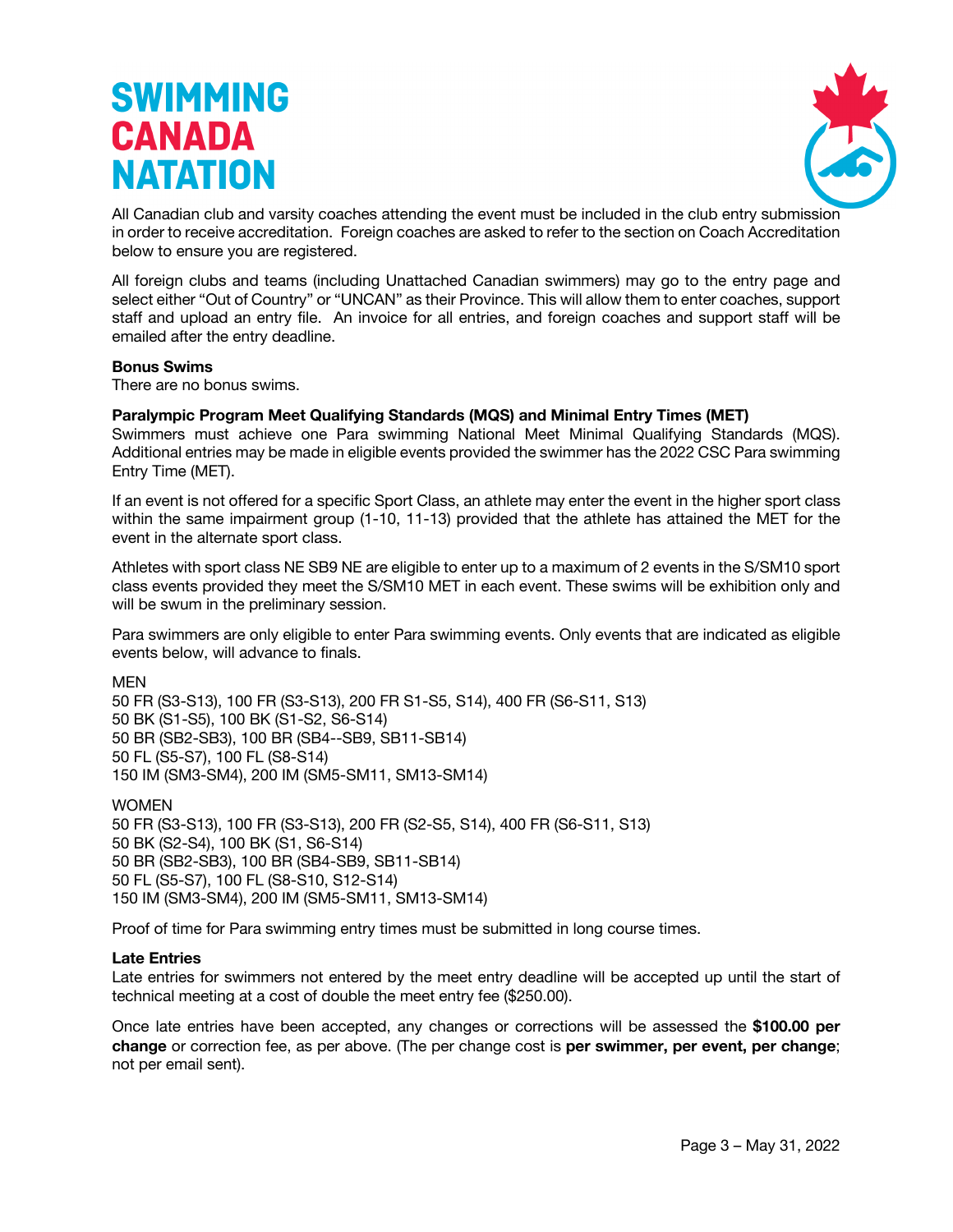

Athletes that achieve their first qualifying standard after the entry deadline may be added without penalt (only the base entry fee will be charged.)

Changes to para swimmer entries as a result of classification are not subject to Late Entries fees.

#### **Changes and corrections**

Changes and corrections may be made up to the meet entry deadline without penalty. Following the meet entry deadline, changes and corrections may be made up until the start of the technical meeting at a cost of **\$100.00 per change** or correction. (The per change cost is **per swimmer, per event, per change**; not per email sent).

New qualifying swims that are performed after the entry deadline (e.g. achieved July 13-24) are exempt from the \$100 change fee and may be added without penalty.

#### **Foreign Swimmers**

Foreign competitors (other than members of USA Swimming) must provide a letter from their National Federation confirming their registration status. The letter must be submitted to Jocelyn Jay (jjay@swimming.ca) prior to the meet entry deadline.

Please see "Finals" section for swimmers permitted in finals session.

#### **Proof of Times**

Individual Events: All entries will be proven via the on-line entry system. Any non-validated times in your meet entry submission report must be proven by the meet entry deadline. The Meet Entry Coordinator may challenge any entry time before or during the competition.

It is the responsibility of the club to prove any entry times if requested. Unproven entry times will result with swimmer's removal from the event.

Relay Events: All relay entry times must be proven by the meet entry deadline. Relay times will be proven as follows:

- Single Gender Relay Events: SNC rule 2.3 is not applicable for this competition. Relay times will be validated using the calculated sum of the best individual times of the 4 swimmers named on the relay team entry, from within the qualification period. Individual relay splits will not be used. Where 4 individual times are not available within the qualification period, or where 4 names are not provided on a relay entry, the entry will be removed from the event.
- Mixed gender relays: No entry standards, and events are open to all clubs. Relay entry times must be proven utilizing swimmers entered in the meet by the meet entry deadline. The online system to be used to prove relay entry times. Any relay team NOT proven by the meet entry deadline will be entered NT.

#### **Psych Sheets**

Psych sheets will be posted on Swimming Canada's web site following the meet entry deadline.

#### **Scratches**

Emailed scratches will be accepted prior to the Technical Meeting on Sunday, July 24, 2022 at 3:00pm to the Meet Entry Coordinator (cthomas@swimming.ca).

Following the start of the Technical Meeting, email scratches WILL NOT be accepted and an online scratch card form is required.

#### **Scratch deadlines**

#### *Preliminaries & Time-Final events*

Monday; Preliminaries and Time-Final events: 30 minutes following the Technical Meeting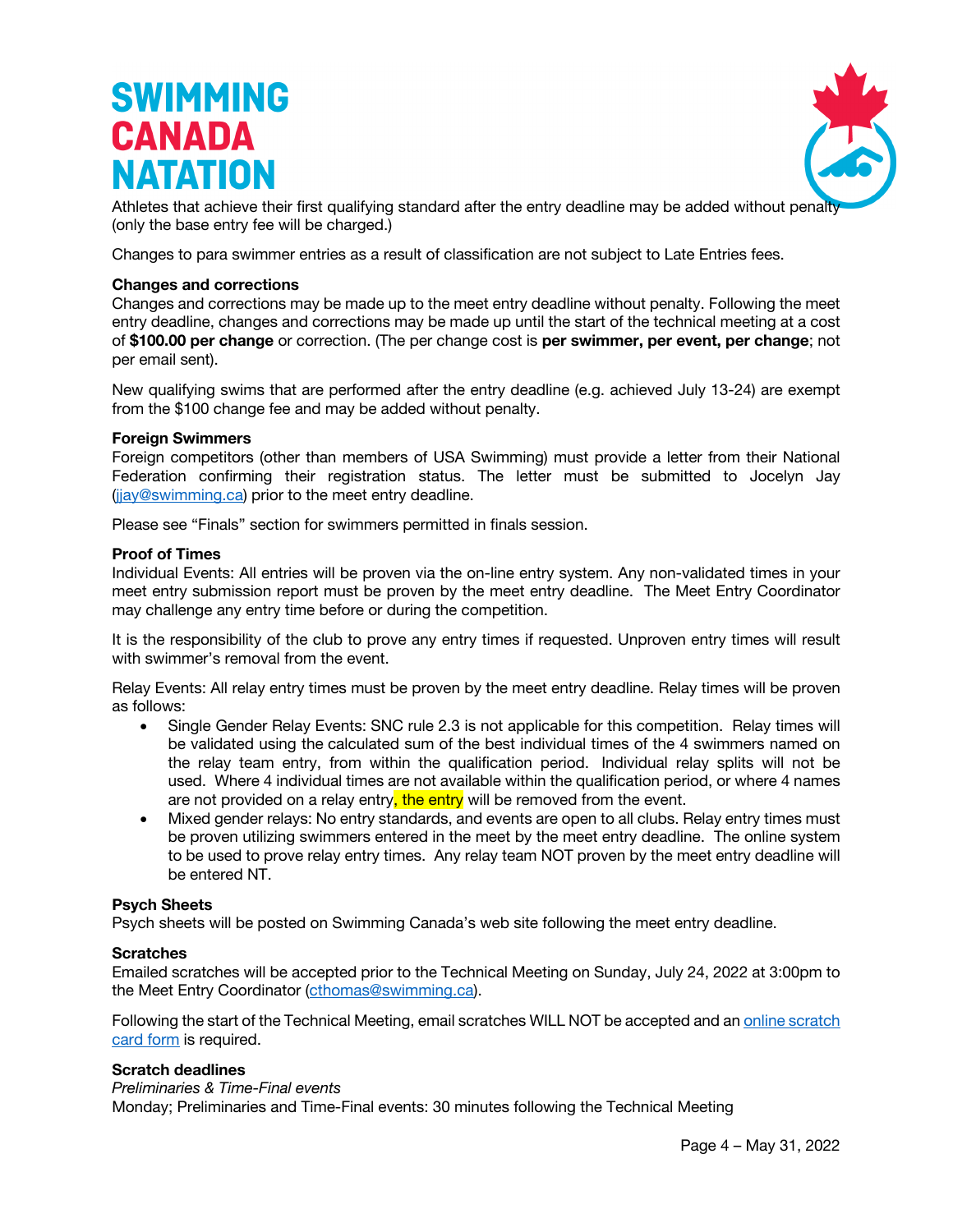

Tuesday, Wednesday, Thursday, Friday, Saturday, Sunday; Preliminaries and Time-Final events: 30 minutes following the start of Finals the previous evening.

#### *Finals*

30 minutes following the completion of the Preliminary events (excluding time-final events).

#### **Penalty**

All penalties must be paid in accordance to Swimming Canada rule SNC 3.4.

#### **COMPETITION INFORMATION**

#### **Warm-up Safety Procedures**

Please note that Swimming Canada Competition Warm-Up Safety Procedures will be in place. The full document can be viewed here.

#### **Starts**

All starts will be conducted from Starting Platforms (blocks). For Olympic events – as per FINA FR 2.3 and SW 4.1. For Para swimming events - as per WPS Appendix 2, rule 1.2.3.1 and WPS 11.1.

#### **Backstroke Ledges**

Backstroke ledges will be available for use. Swimmers shall be responsible for setting the device.

#### **Preliminaries & Time-Finals**

Preliminary and time-final heats will be swum in 10 lanes, senior seeded.

#### **Paralympic Program Events Seeding**

Preliminary and time-final events for each gender shall be seeded by time (regardless of Sport Classification).

#### **Olympic Program Events Seeding**

The 800m freestyle and 1500m freestyle will be swum "senior seeded" with the fastest heat, regardless of age, competing in the Finals session. All other heats will be swum "senior seeded" in the preliminary session swimming fastest to slowest alternating genders.

Preliminary heats of the 400m freestyle and 400m Individual Medley will be seeded slowest to fastest. The top 2 heats in each event will be swum circle seeded.

Meet Management reserve the right to create "Overflow Heats" of the 800m & 1500m events based on timelines and entry numbers. Should this take place, specific events will be announced at the Technical Meeting.

#### **Finals**

For Olympic Program events, there will be "A" and "B" Finals for each age category in all individual events.

There will only be a single, open "A" and "B" Final for the 50 butterfly, 50 backstroke and 50 breaststroke.

Relays will only be a single, open "A" final only.

Only the top 4 foreign swimmers may advance to finals, including alternates. A maximum of 2 foreign swimmers may be seeded in the A final. A maximum of 2 foreign swimmers may be seeded in the B final.

All **foreign swimmers** will swim Exhibition during finals. Should empty lanes exist following the maximum of two (2) foreign swimmers in the B Final, additional foreign swimmers will be added to fill the B final. The additional foreign swimmers added will swim as exhibition in finals and not be eligible for awards.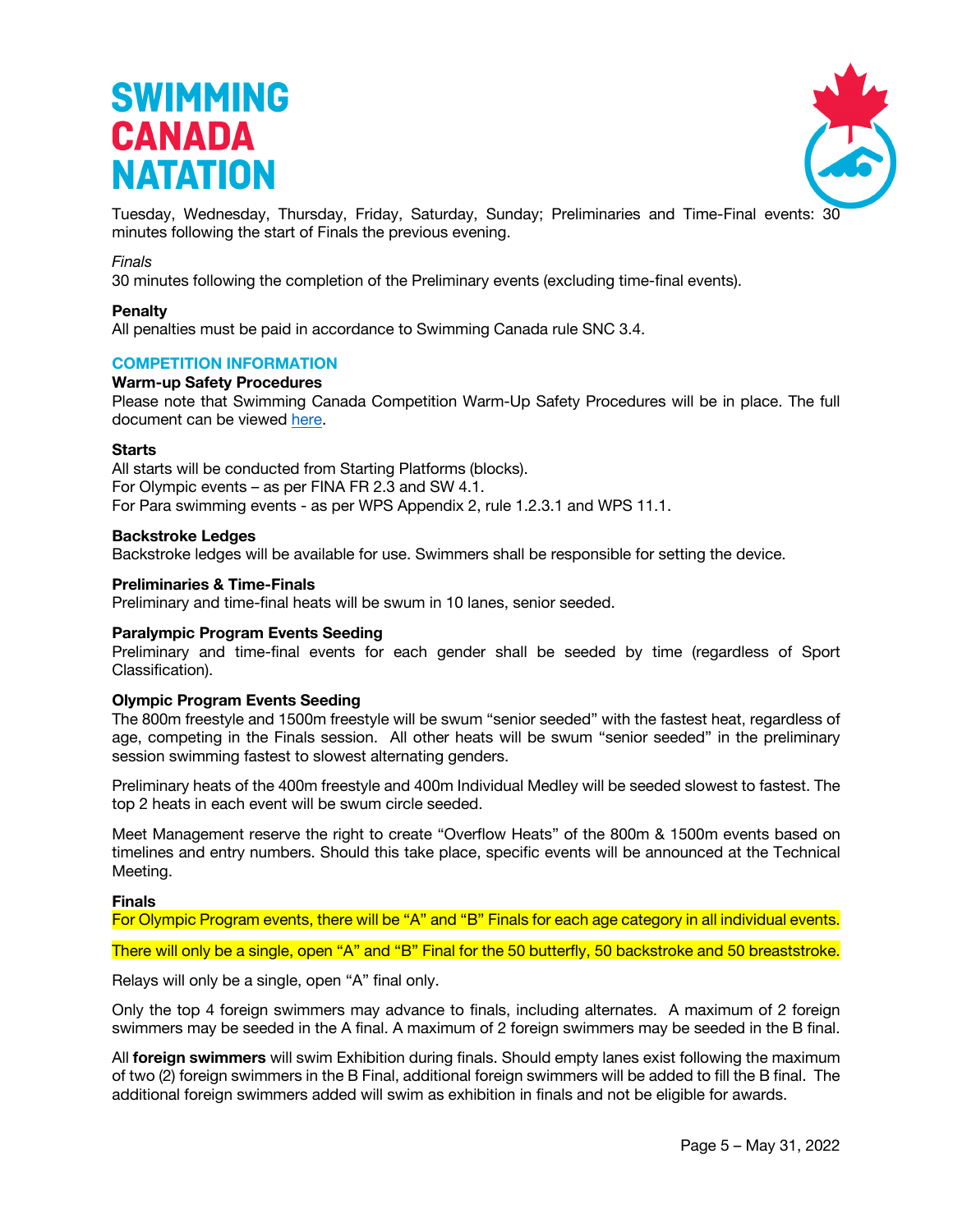

For the Para swimming events, there will only be an A final. Finalists will be determined utilizing the Canadian Paralympic Point System. A maximum of three (3) swimmers per sport class are eligible to advance to the Final. A maximum of 2 foreign swimmers, *including alternates, will be able to advance to the A final.* Should empty lanes exist following the maximum of three (3) swimmers per sport class and/or 2 foreign swimmers, additional swimmers will be added to fill the A final according to the points scores. The additional swimmers added will swim as exhibition in finals and not be eligible for awards.

Para swimming finals will be seeded by time. If there is a tie by point score in a specific event for swimmers with the same sport class, the fastest preliminary time will advance to finals. If there is a tie by point score

in a specific event for swimmers with different sport classes, there will be a swim-off. The swimmer with highest point score achieved in the swim-off will advance to finals.

Finals sequence: *TBC at Technical meeting* 

#### **Swim-offs**

All swim-offs are to be run by the end of the session in which the tie occurred at a time mutually agreed upon by coaches and officials.

#### **Time Trials**

To be determined based on meet format and schedule.

Swimming Canada reserves the right to cancel or adjust Time Trials event based on session length.

#### **Relays**

Mixed relay events are open to all clubs and countries. All other relays are only open to Canadian clubs who have met the qualification standard within the qualification period.

#### A maximum of four teams per club will be eligible to enter a single relay event.

All relays will be swum in preliminaries with the fastest 10 teams advancing to the final. Should there be 10 or fewer entries (as of the preliminary scratch deadline), teams will advance directly to finals.

Relay name changes must be submitted 30 minutes prior to the start of the session in which the relay is swum.

#### **ACCREDITATION INFORMATION**

**Accreditations** *Accreditation Cards are NON-TRANSFERABLE*

Club accreditations (inclusive of coaches, team manager and support staff) will be assigned based on submitted coaches and support staff, into the Online Entry System, during the entry process.

Lost accreditation will be replaced at a cost of \$60.00 per accreditation.

#### **Coach Accreditation**

Canadian coaches must be registered with the CSCA and Swimming Canada as an "A1" or "B" member to receive accreditation. All coaches are responsible for checking in and collecting their own accreditation at the competition.

All Canadian club & varsity coaches attending the meet **must** have their name and information submitted in the club's entry submission.

**Foreign Coach Accreditation** Foreign Coach & Support Staff accreditation - \$100.00 Any foreign coaches attending will be required to submit their coaching registration information during the submission of their team's entries. All coaches (other than those members of USA Swimming) are asked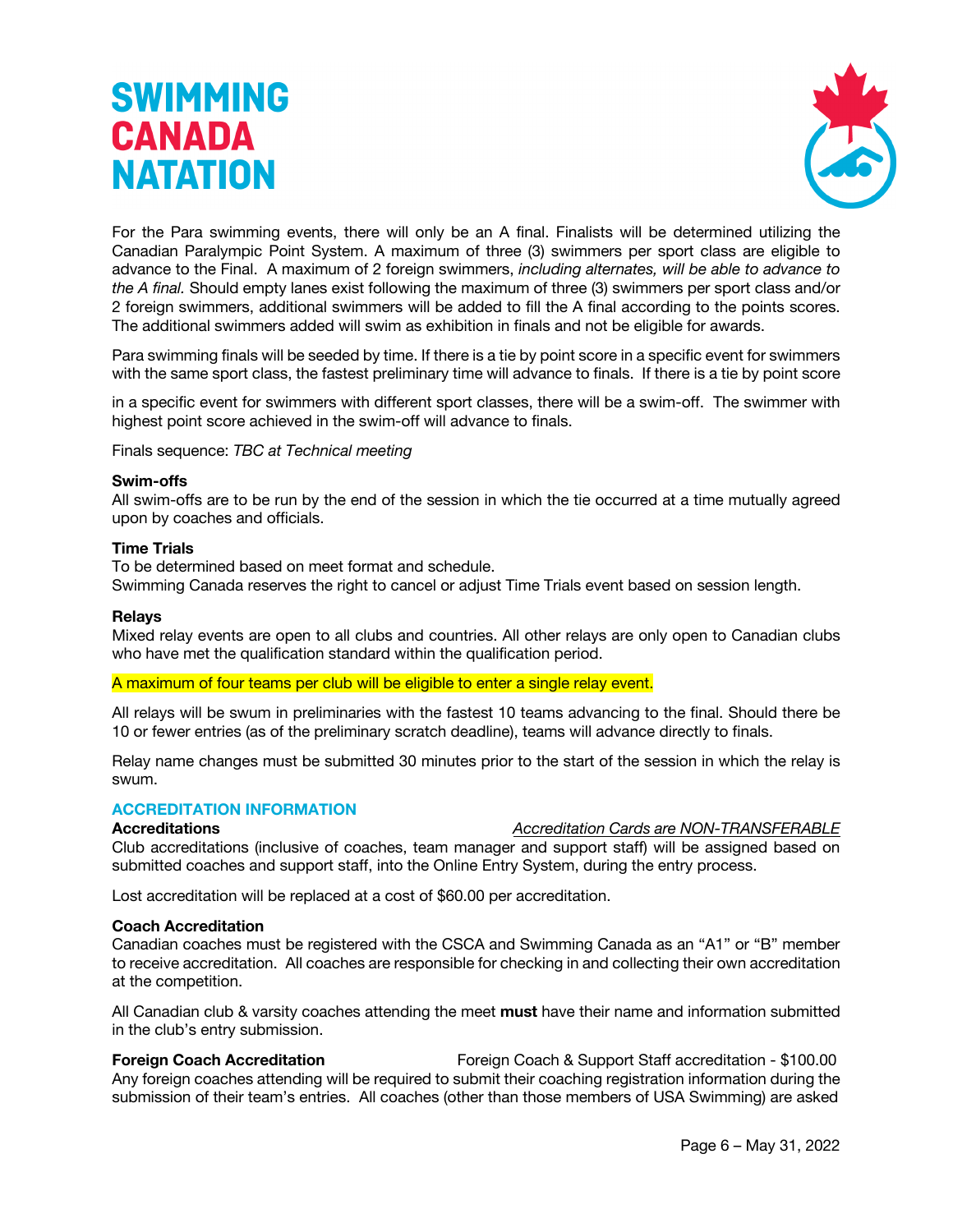

to have their National Federation to provide a letter to jjay@swimming.ca confirming they are a National Coach or officially tied to a club in that country. The fee for the foreign coach accreditation is \$100 CAD per competition, per coach. This will be included on the invoice with swimmer entries.

#### **Support Staff Accreditation**

Clubs requiring Support Staff (assistance for Para swimmers sport class 1-5 or 11, massage therapist, physiologist, doctor, mental performance coach or team manager only) are required to add them into the Registration Tracking and Results System (RTR). The Club Registrar is responsible for adding Support Staff to the RTR for the purpose of being able to **be permitted on deck at Swimming Canada National Events only**. *Support Staff who are not registered in the RTR will not be permitted on deck at Swimming Canada National Events.*

#### **Swimmers Accreditation**

Swimmers will be provided an accreditation card for deck access. This card must be displayed at all times. Access to the pool will be through the locker rooms and past the main security checkpoint.

The Deck Accreditation Card remains the property of Swimming Canada and can be withdrawn at Swimming Canada's sole discretion. By using this Card, individuals agree to be filmed, televised, photographed, and otherwise recorded during the Competition for purposes relating to the promotion of Swimming Canada and the development of the sport of swimming.

#### **PARA SWIMMING CLASSIFICATION**

Canadian Domestic Level 3 Classification will be conducted at this event. All swimmers must have achieved at least one MQS for entry into the meet to have classification completed.

Canadian swimmers who have never been assigned a Domestic Level 3 Classification, or have an outstanding Level 3 Review Date Year of 2021 (or before) *must* request classification. **Swimmers requesting sport classification are required to submit a request online here by Tuesday July 12, 2022.**

All swimmers that are being classified must enter the following events: S stoke event 200 free (sport class S1-S5) or 400 free (sport class S6-S10) and SB 50 breast (sport class SB1-SB3) or SB 100 breast (sport class SB4-SB10). Swimmers for sport classification are not required to qualify for the aforementioned events.

If a swimmer **has not been previously** classified Level 3 or if they are a Level 3 review status, they should enter with their Level 2 or current Level 3 sport class - adjustments may be made as necessary following the classification appointment, before the start of the competition.

Classification will take place on Friday, July 22, 2022 and Saturday July 23, 2022 and all athletes must plan their travel so that they are available for classification starting at 8am on Friday, July 22, 2022.

You will be notified by email about your classification appointment notification by email sent from Janet Dunn.

**Para Swimming Official's Clinic (French only)** When: Sunday, July 23, 2022 – 9-5pm Where: Olympic Pool - Room To be confirmed Instructor: To be confirmed

#### **OPEN WATER INFORMATION**

The minimum qualifying standard for the open water events is any Junior National standard in the swimmers' gender and age group.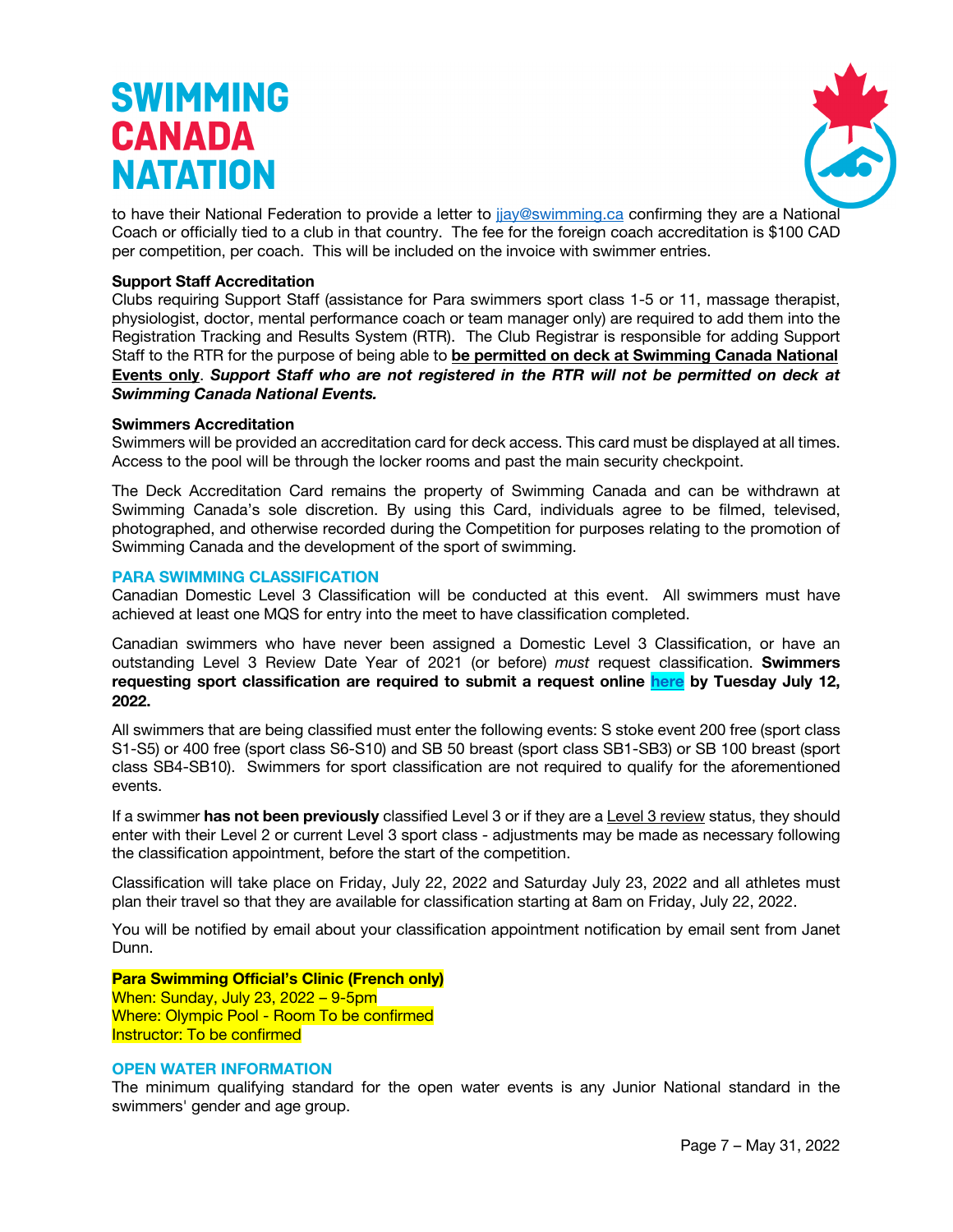

Entry Deadline: July 12, 2022 at 11:59pm Pacific Time. Late entries for Open Water will be accepted up until the start of the Open Water technical meeting, Sunday, July 31, 2022 at a fee of double the open water entry fee (\$80).

The following distances and age groups will be used for scoring and awards:

- 1.5 km Female: 13-14 / Male: 14-15
- 3 km Female: 15 & Over / Male: 16 & Over

**Reminder:** Fingernails and toenails must be short and no jewelry of any kind nor watches may be worn. The open water events will not score towards the Men's and Women's Championship banners for the pool events. The open water events will score toward the overall Team Championship banner (combined men and women) awarded on Monday following the Open Water Event.

Open Water Waiver Form will be distributed to clubs and must be signed by the parents or legal guardian of the participants under 18 years of age, as of the first day of the Championships. Waivers should be submitted at the Technical Meeting or scanned versions can be submitted electronically in advance to jiay@swimming.ca

Waiver form will be uploaded to the Swimming Canada website prior to the competition.

**Open Water Officials Clinics (English & French)** Level 1-2-3

When: Thursday, Friday & Saturday (July 28-30) between Prelims & Finals Where: Olympic Pool - Room To be confirmed Instructor: To be confirmed

#### **AWARD & SCORING INFORMATON**

Medals for first, second and third placed Canadian Swimmers in both Olympic and Paralympic Program events. Commemorative Medal for Foreign Swimmers placing in the top three.

If a swimmer is unable to attend their medal ceremony, their club is asked to send a fully uniformed substitute swimmer in their place. Foreign swimmer commemorative medal presentation will be after the medal ceremony for Canadians.

- Canadian Women's Team Championship banner (pool only)
- Canadian Men's Team Championship banner (pool only)
- Canadian Combined Team Championship banner (pool and open water)
- Canadian Female and Male High Point Aggregate by age group (5-2-1)\*
- Canadian Para Female and Canadian Para Male Top Swim of the Meet Awards\*\*

\*Pool events only. If necessary, ties will be broken by number of gold medals. If a tie still exists, then it will be broken by number of silver medals then bronze medals. If swimmers have accumulated the exact scores and numbers of each medal, two winners will be awarded.

\*\* Canadian Para Female and Canadian Para Male Top Swim of the Meet will be awarded from results throughout the meet and will be based on World Records using the Swimming Canada Para Swimming Points chart. This will be presented at the conclusion of the meet.

PLEASE NOTE: Foreign swimmers are not eligible to score points toward team scores or high point awards

#### **Meet Scoring**

Individual events, per age group and multiclass, places 1 – 20: 50-30-20-19-18-17-16-15-14-13 and 12-9-8-7-6-5-4-3-2-1 Relays events, per age group, places 1 – 10: 100-60-40-38-36-34-32-30-28-26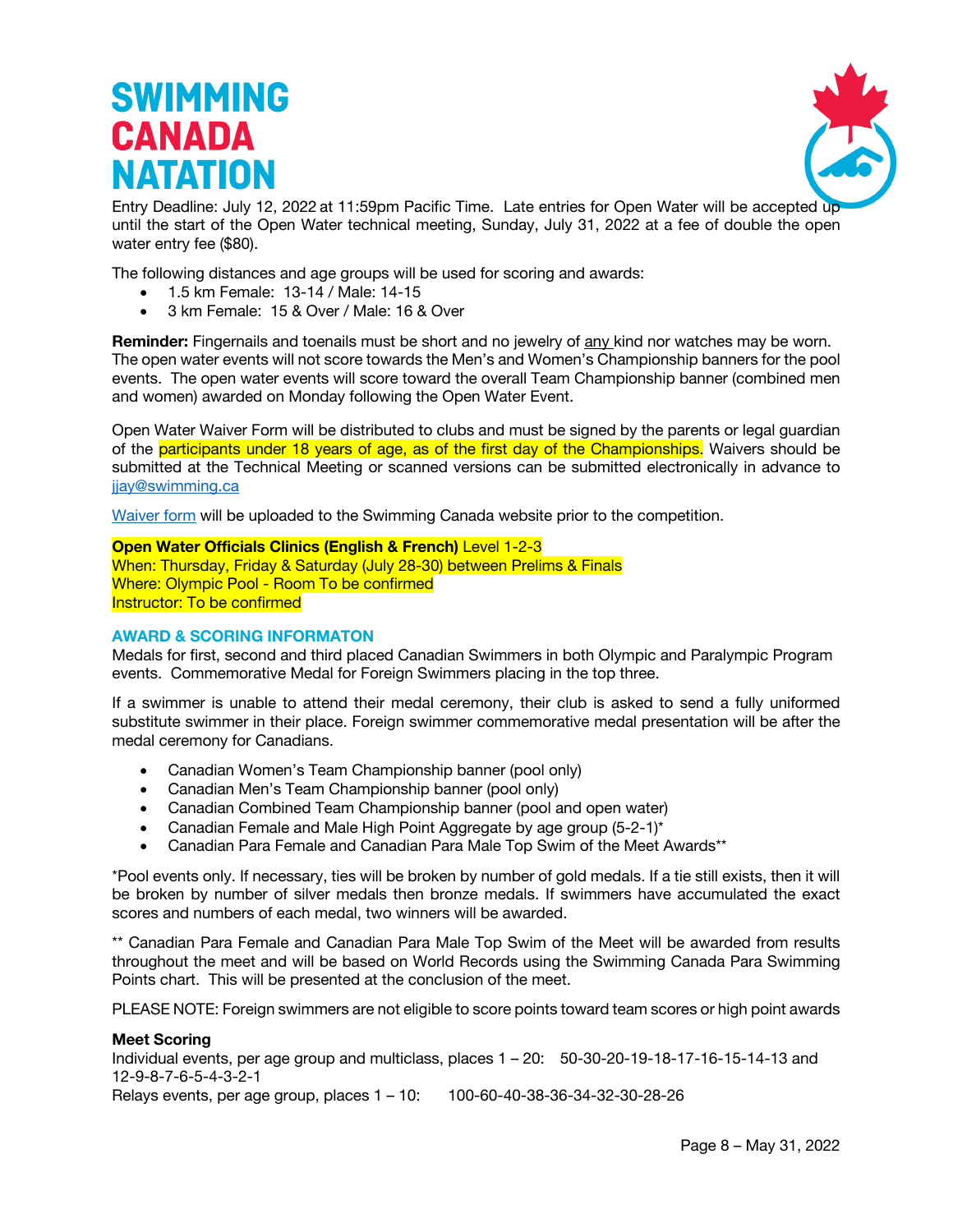

#### **DOPING CONTROL**

Participants registered for this event must be aware that doping control may be conducted by the Canadian Centre for Ethics in Sport (CCES) in accordance with the Canadian Anti-Doping Program.

To avoid a positive test and the consequences of an anti-doping rule violation, athletes are encouraged to take the following steps:

- **Check your medications:** Use the Global DRO (http://www.globaldro.com/) to determine if any prescription or over-the-counter medications or treatments you are using are banned by the WADA Prohibited List.
- **Review your medical exemption requirements**: If you require the use of a banned medication for a legitimate medical reason visit (http://cces.ca/medical-exemptions) to obtain information and instructions about how to apply for a medical exemption.
- **Learn about the doping risks associated with supplements**: Do not use supplements, or take significant precautions prior to doing so. Supplement products cannot be verified by the CCES or in the Global DRO. A lack of industry and government regulation makes it impossible to confirm their ingredients. Find out more at http://cces.ca/supplements.
- **Review the sample collection procedures**: This short video will take you step-by-step through doping control (http://cces.ca/sample-collection-procedures).
- **Contact the CCES with any questions**:
	- o Email: info@cces.ca
	- o Call toll-free: 1-800-672-7775
	- o Online: www.cces.ca/athletezone

#### **SITE INFORMATION**

**Hospitality – Officials & Coaches -** A hospitality room will be available for officials and coaches.

**Parking -** Olympic Park Pool - Parking at the centre is subject to a fee. Click here for more details.

Olympic Basin of Parc Jean-Drapeau - Parking is subject to a fee. Click here for more details and scroll down to Île Notre-Dame.

**Lockers -** Lockers are available at the pool in the change rooms.

#### **TRAVEL INFORMATION**

**Hotel Accommodations -** Hotel lists for this competition can be found at: https://www.swimming.ca/en/resources/miscellaneous/hotels/

**Swimming Canada Rental Car Partner -** AVIS Rent a Car - for bookings visit https://www.swimming.ca/en/resources/miscellaneous/travel-tools/

#### **Updates to this Document**

For information and updates to this document please refer to the Swimming Canada web site www.swimming.ca.

This document has been prepared in English and translated to French. Where there is a discrepancy between the two versions, the English version shall be applied.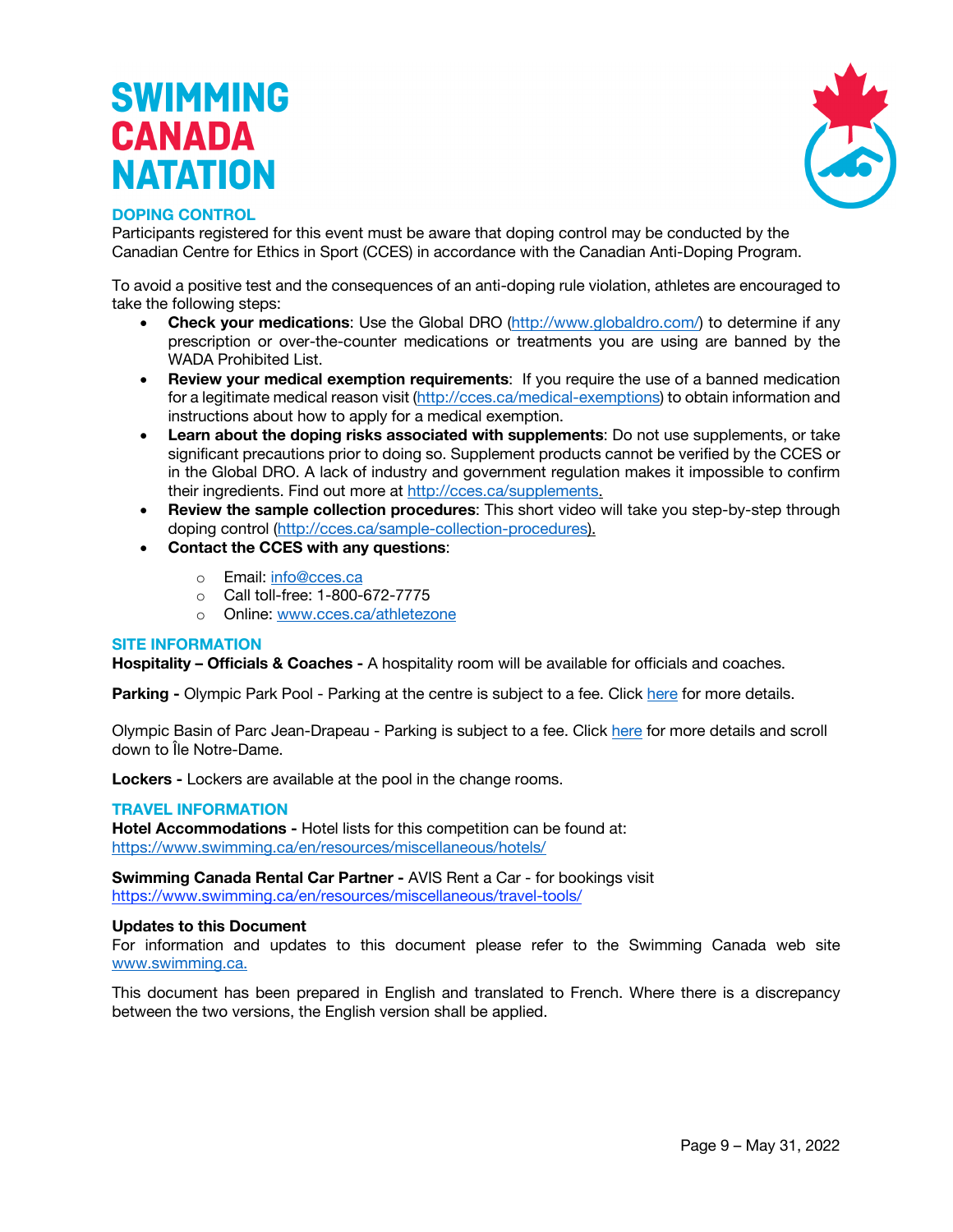



### **MEET PROGRAM**

### **2022 Canadian Junior & Senior Swimming Championships**

| 2022 Canadian Junior & Senior Swimming Championships                                                                                                                                                             |                                                                                                                                                                                                              |                                                                                                                                                                                                                                                 |                                                                                                                                                                                              |                                                                                                                                                                                                            |                                                                                                                                               |                                                                                                                                                |
|------------------------------------------------------------------------------------------------------------------------------------------------------------------------------------------------------------------|--------------------------------------------------------------------------------------------------------------------------------------------------------------------------------------------------------------|-------------------------------------------------------------------------------------------------------------------------------------------------------------------------------------------------------------------------------------------------|----------------------------------------------------------------------------------------------------------------------------------------------------------------------------------------------|------------------------------------------------------------------------------------------------------------------------------------------------------------------------------------------------------------|-----------------------------------------------------------------------------------------------------------------------------------------------|------------------------------------------------------------------------------------------------------------------------------------------------|
| Monday, July 25, 2022                                                                                                                                                                                            | Tuesday, July 26, 2022                                                                                                                                                                                       | Wednesday, July 27, 2022                                                                                                                                                                                                                        | Thursday, July 28, 2022                                                                                                                                                                      | Friday, July 29, 2022                                                                                                                                                                                      | Saturday, July 30, 2022                                                                                                                       | Sunday, July 31, 2022                                                                                                                          |
| 1 M 200 IM<br>2 W 100 Fly<br>301 W Para 50 Breast<br>302 M Para 50 Breast<br>303 W Para 100 Breast<br>304 M Para 100 Breast<br>3 W 50 Back<br>4 M 50 Back<br>5 M 400 Free<br>6 W 400 IM<br>7 M 100 Breast        | 305 W Para 200 free<br>306 M Para 200 free<br>307 W Para 400 free<br>308 M Para 400 free<br>8 M 100 Back<br>9 W 100 Back<br>10 W 100 Breast<br>11 W 400 Free<br>12 M 200 Free<br>13/14 - 4 x 100 M.R.        | 309 W Para 50 back<br>310 M Para 50 back<br>311 W Para 100 back<br>312 M Para 100 back<br>16 W 200 Free<br>17 M 200 Fly<br>18 W 50 Breast<br>19 M 50 Breast<br>20 W 200 IM<br>21 - 4 x 100 Mixed F.R.<br>15 M 800 Free - Slower<br><b>Heats</b> | 313 W Para 50m Fly<br>314 M Para 50m fly<br>315 W Para 100m Fly<br>316 M Para 100m Fly<br>23 M 100 Free<br>24 W 200 Fly<br>25 M 200 Breast<br>22 W 1500 Free - Slower<br><b>Heats</b>        | 26 W 100 Free<br>27 M 200 Back<br>28 W 200 Breast<br>29 M 400 IM<br>30 W 50 Fly<br>31 M 50 Flv<br>317 W Para 200 IM<br>318 M Para 200 IM<br>319 W Para 150 IM<br>320 M Para 150 IM<br>32/33 - 4 x 100 F.R. | 321 W Para 100 Free<br>322 M Para 100 Free<br>35 W 200 Back<br>36 M 100 Fly<br>37/38 - 4 x 200 F.R.<br>34 W 800 Free - Slower<br><b>Heats</b> | 323 W Para 50 Free<br>324 M Para 50 Free<br>40 M 50 Free<br>41 W 50 Free<br>42 - 4 x 100 Mixed M.R.<br>39 M 1500 Free - Slower<br><b>Heats</b> |
|                                                                                                                                                                                                                  |                                                                                                                                                                                                              |                                                                                                                                                                                                                                                 | <b>FINALS SCHEDULE</b>                                                                                                                                                                       |                                                                                                                                                                                                            |                                                                                                                                               |                                                                                                                                                |
| 1 M 200 IM<br>2 W 100 Fly<br>301 W Para 50 Breast<br>302 M Para 50 Breast<br>303 W Para 100 Breast<br>304 M Para 100 Breast<br><b>3 W 50 Back</b><br>4 M 50 Back<br>5 M 400 Free<br>6 W 400 IM<br>7 M 100 Breast | 305 W Para 200 free<br>306 M Para 200 free<br>307 W Para 400 free<br>308 M Para 400 free<br>8 M 100 Back<br>9 W 100 Back<br>10 W 100 Breast<br>11 W 400 Free<br>12 M 200 Free<br>$13/14 - 4 \times 100$ M.R. | 15 M 800 Free - Fastest<br>Heat<br>309 W Para 50 back<br>310 M Para 50 back<br>311 W Para 100 back<br>312 M Para 100 back<br>16 W 200 Free<br>17 M 200 Fly<br>18 W 50 Breast<br>19 M 50 Breast<br>20 W 200 IM<br>21 - 4 x 100 Mixed F.R.        | 22 W 1500 Free - Fastest 27 M 200 Back<br>Heat<br>313 W Para 50m Fly<br>314 M Para 50m fly<br>315 W Para 100m Fly<br>316 M Para 100m Flv<br>23 M 100 Free<br>24 W 200 Fly<br>25 M 200 Breast | 26 W 100 Free<br>28 W 200 Breast<br>29 M 400 IM<br>30 W 50 Flv<br>31 M 50 Fly<br>317 W Para 200 IM<br>318 M Para 200 IM<br>319 W Para 150 IM<br>320 M Para 150 IM<br>32/33 - 4 x 100 F.R.                  | 34 W 800 Free - Fastest<br>Heat<br>321 W Para 100 Free<br>322 M Para 100 Free<br>35 W 200 Back<br>36 M 100 Flv<br>37/38 - 4 x 200 F.R.        | 39 M 1500 Free - Fastest<br>Heat<br>323 W Para 50 Free<br>324 M Para 50 Free<br>40 M 50 Free<br>41 W 50 Free<br>42 - 4 x 100 Mixed M.R.        |

**\*300 series events are Para Swimming events.**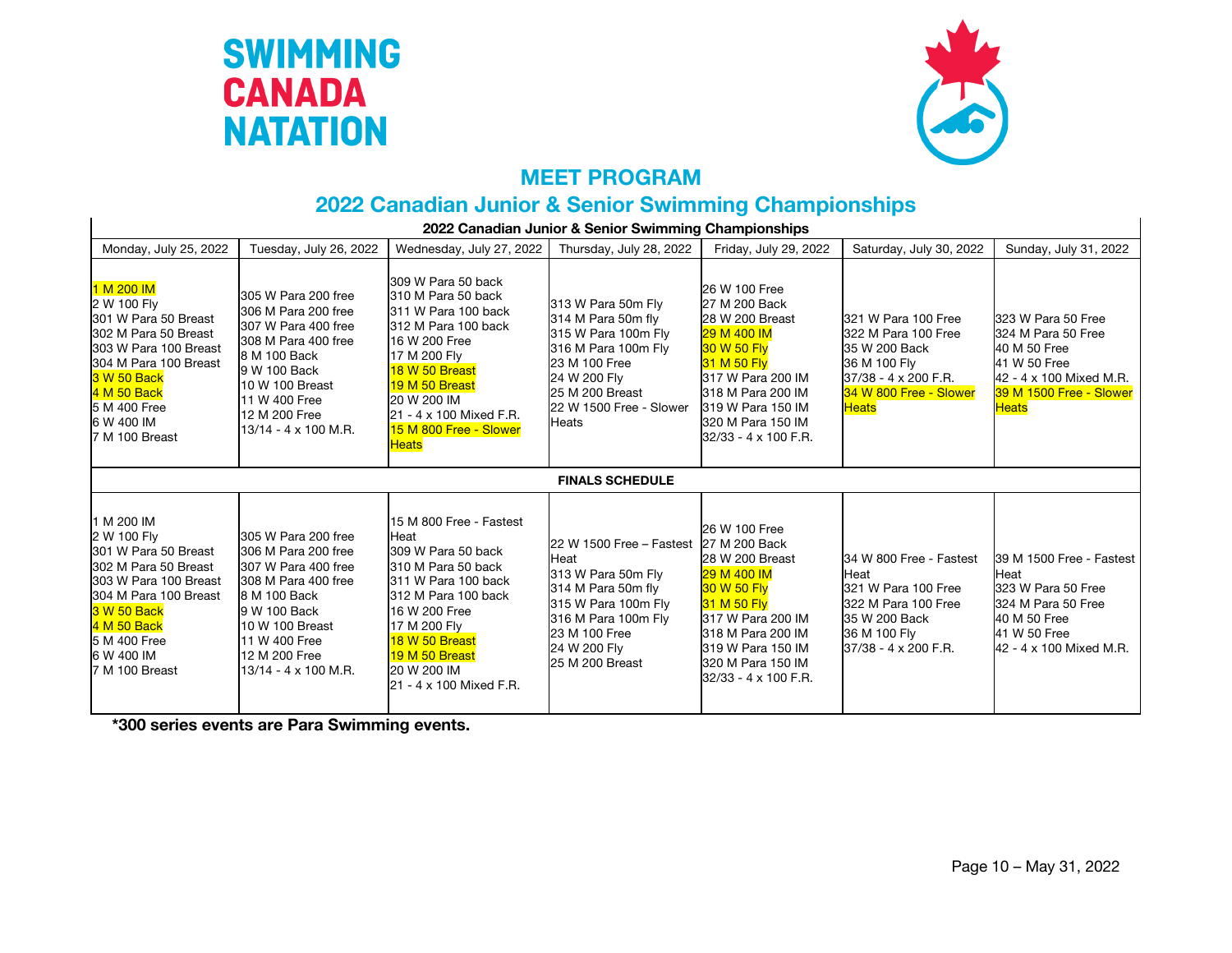### **CHAMPIONNATS CANADIENS JUNIORS ET SÉNIORS SPEEDO 2022 25 JUILLET – 1 AOÛT 2022**



#### **INFORMATIONS GÉNÉRALES**

<span id="page-10-0"></span>**SWIMMING** 

**CANADA** 

**NATATION** 

Ce sont les règlements de Natation Canada qui régissent la compétition. Les règles ou procédures de compétition décrites dans la présente trousse d'information prévalent sur celles qui se trouvent dans les règlements de Natation Canada. La compétition est ouverte aux nageurs qualifiés inscrits auprès de Natation Canada ainsi qu'aux nageurs étrangers inscrits auprès de la FINA (nageurs membres de fédérations de natation étrangères). Veuillez consulter le livre des règlements de Natation Canada pour connaitre les règles d'admissibilité (CGR 1.2.1 et CGR 1.3.1).

Pour les épreuves de paranatation, les règles et procédures de compétition décrites dans la présente trousse prévalent sur les règlements et règles techniques de World Para Swimming (WPS) datés de 2018.

#### **HÔTES DE LA COMPÉTITION**

Natation Canada et Neptune Natation

**Lieu Piscine**

Centre sportif du Parc olympique 4141, avenue Pierre-De Coubertin, Montréal (Québec)

Bassin olympique du parc Jean-Drapeau 140, chemin du Chenal le Moyne, Montréal (Québec)

| Date limite d'inscription et de<br>Mardi 12 juillet 2022, 23 h 59, heure du Pacifique<br>demande de classification                             |                                                                                     |  |  |  |
|------------------------------------------------------------------------------------------------------------------------------------------------|-------------------------------------------------------------------------------------|--|--|--|
| Vendredi 22 juillet 2022 et samedi 23 juillet 2022                                                                                             |                                                                                     |  |  |  |
| Tous les nageurs auront reçu une heure et une date pour leur rendez-vous de<br>Dates de classification<br>classification avant de se déplacer. |                                                                                     |  |  |  |
| Vendredi 22 juillet 2022<br>Samedi 23 juillet 2022<br>Dimanche 24 juillet 2022                                                                 |                                                                                     |  |  |  |
| 7 h 30 - 11 h 30<br>7 h 30 - 11 h 30                                                                                                           |                                                                                     |  |  |  |
| 15 h 30 - 19 h 30<br>15 h 30 - 19 h 30<br>15 h 30 - 19 h 30<br>Inscription                                                                     |                                                                                     |  |  |  |
|                                                                                                                                                | Les représentants et entraineurs de clubs sont tenus d'inscrire leur club au bureau |  |  |  |
|                                                                                                                                                | d'enregistrement pour recevoir leurs accréditations. Les entraineurs et les membres |  |  |  |
| du personnel de soutien doivent s'inscrire en personne.                                                                                        |                                                                                     |  |  |  |
| Samedi 23 juillet 2022<br>Vendredi 22 juillet 2022<br>Dimanche 24 juillet 2022                                                                 |                                                                                     |  |  |  |
| Entrainement préparatoire<br>8 h 00 - 12 h 00<br>8 h 00 - 12 h 00                                                                              |                                                                                     |  |  |  |
| 16 h 00 - 20 h 00<br>16 h 00 - 20 h 00<br>16 h 00 - 20 h 00                                                                                    |                                                                                     |  |  |  |
| Dimanche 24 juillet 2022 à 15 h 00 à la piscine                                                                                                |                                                                                     |  |  |  |
| <b>Réunion technique</b><br>(L'information au sujet de l'eau libre y sera transmise.)                                                          |                                                                                     |  |  |  |
| Dimanche 31 juillet 2022 à 15 h 30 à la piscine<br>Réunion technique de l'eau                                                                  |                                                                                     |  |  |  |
| (L'horaire final y sera fourni.)<br>libre                                                                                                      |                                                                                     |  |  |  |
| Séries - Échauffement à 7 h 30 / début à 9 h 30                                                                                                | Eau libre - Échauffement à 7 h 00                                                   |  |  |  |
| Heure des compétitions<br>Finales - Echauffement à 16 h 00 / début à 17 h 30<br>Début à 8 h 30, fin vers 12 h 00                               |                                                                                     |  |  |  |
| Réunion d'information<br>Lundi 1 <sup>er</sup> août 2022 à 8 h 00                                                                              |                                                                                     |  |  |  |
| technique – eau libre                                                                                                                          |                                                                                     |  |  |  |

#### **DATES IMPORTANTES**

#### **COMITÉ ORGANISATEUR**

Gestionnaire des évènements **Soute des exercits** Jocelyn Jay *jay@natation.ca* Directrice de rencontre nationale<br>
Directeur de rencontre nationale<br>
Danny Purcell dourcell499@amail.com Directeur de rencontre nationale Danny Purcell Juge-arbitre de rencontre nationale Louise Leblanc louise.leblanc@bell.net Juge-arbitre de rencontre nationale Bill Hogan billhogan09@gmail.com

Piscine de compétition de 50 m de 10 couloirs Piscine d'échauffement de 50 m de 6 couloirs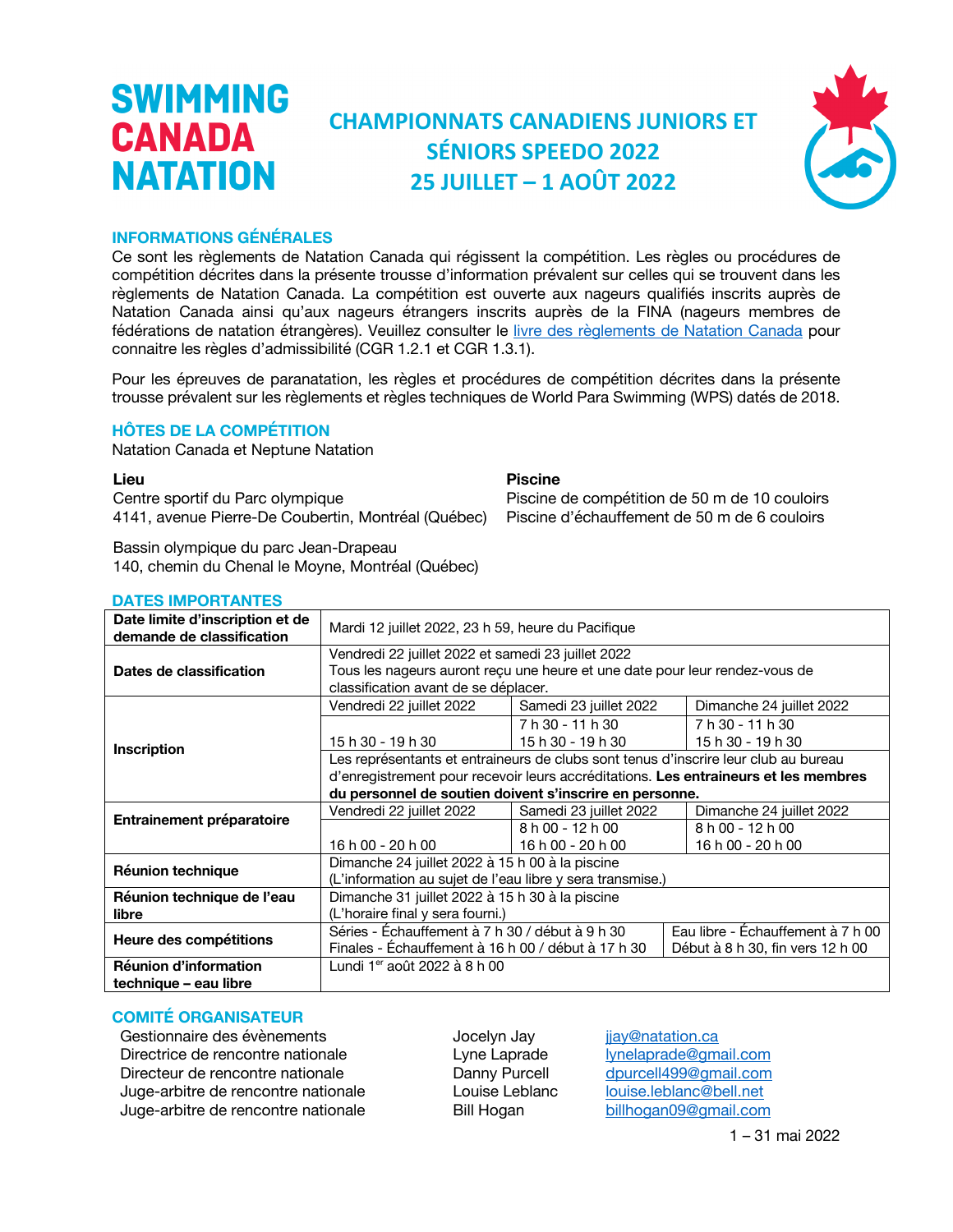Juge-arbitre de rencontre nationale en paranatation Juge-arbitre en eau libre Carole Thomas cthomas@swimming.ca Coordonnatrice des inscriptions de Natation Canada

Coordonnatrice des officiels locaux Annie Gauthier officiels.neptune@gmail.com Responsable de la classification de Natation Canada

Jocelyne Mc Lean

jocelyne.mclean@videotron.qc.ca

Carole Thomas cthomas@swimming.ca

Janet Dunn jdunn@natation.ca

### **SPORT SÉCURITAIRE**

Natation Canada croit que tout athlète, entraineur, officiel, membre du personnel et bénévole a le droit de participer au sport dans un milieu sécuritaire et inclusif exempt de mauvais traitement, de harcèlement et de discrimination.Il s'engage à fournir un tel environnement et à promouvoir des environnements ouverts et observables. Pour ce faire, des efforts considérables et concertés doivent être déployés pour éviter toute situation où un entraineur, un officiel, un membre du personnel, etc., se retrouve seul avec un athlète. Toute interaction entre un athlète et une autre personne en position de confiance devrait normalement, et autant que possible, se faire dans un environnement ou à un endroit qui est à la fois ouvert et observable par les autres.

Nous souhaitons rappeler à tous les participants de l'évènement qu'ils sont liés aux politiques et procédures de Natation Canada, y compris, sans toutefois s'y limiter, le code de conduite et d'éthique professionnelle, les politiques sur l'équité, la diversité et l'inclusion et la politique de harcèlement. Pour obtenir tout renseignement concernant le programme de sport sécuritaire de Natation Canada, veuillez visiter le www.swimming.ca/fr/sport-securitaire/.

#### **NORMES DE QUALIFICATION**

Normes canadiennes de Natation Canada 2022

L'âge d'un nageur est déterminé par son âge à la première journée de compétition, soit le 25 juillet 2022.

#### **Période de qualification**

Les temps réalisés en grand bassin depuis le 1<sup>er</sup> janvier 2019 sont admissibles aux fins de l'inscription.

#### **Groupes d'âge**

#### **Épreuves individuelles Relais :**

Femmes : 13-14 ans, 15-17 ans, 18 ans et plus Femmes : Ouvert Hommes : 14-15 ans, 16-18 ans, 19 ans et plus Hommes : Ouvert Paranatation : classes multiples Mixte : Ouvert

### **Épreuves en eau libre 1,5 km 3,0 km**

Femmes : 13-14 ans Femmes : 15 ans et plus Hommes : 14-15 ans Hommes : 16 ans et plus

#### **Nageurs participant seulement à un relais**

Les nageurs de relais seulement paient les mêmes frais d'inscription individuels, les mêmes amendes imposées pour les modifications et les mêmes frais d'inscription tardive que les nageurs qualifiés pour des épreuves individuelles.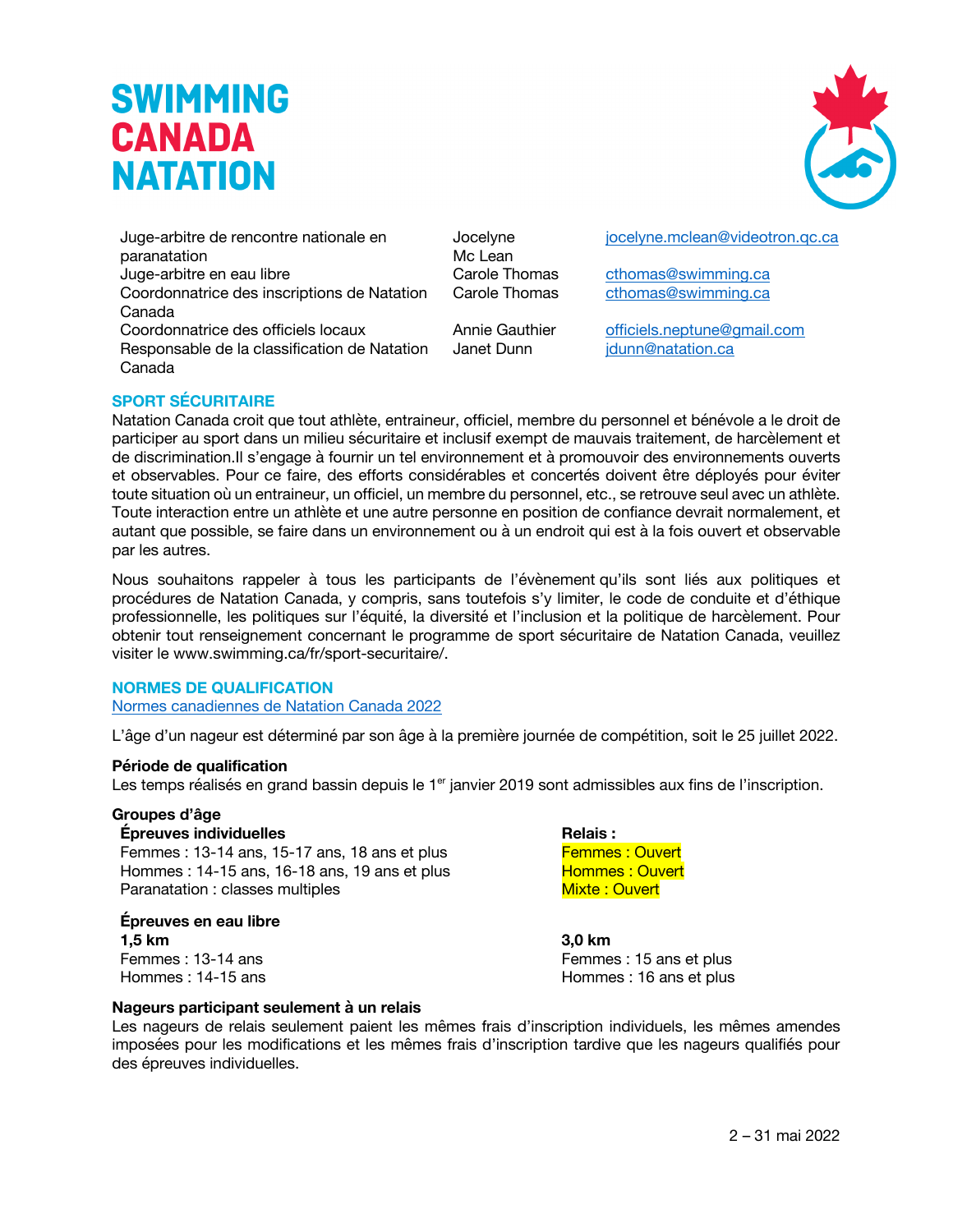

Les nageurs de relais seulement doivent être nommés au document d'inscription. Veuillez communiquer avec la coordonnatrice des inscriptions si vous n'avez pas été en mesure de les déclarer au document soumis en ligne pour vous assurer que ces nageurs sont correctement inscrits à la compétition avant la date limite d'inscription.

Les clubs ont la possibilité d'inscrire un seul nageur de relais seulement par genre à la compétition, et ce, peu importe l'âge. Les clubs qui inscrivent plus d'une équipe à une épreuve de relais ne sont pas admissibles à inscrire un nageur de relais seulement. Les clubs qui inscrivent une équipe à un relai mixte peuvent inscrire un seul nageur qui ne participe qu'à un relai par épreuve de relai, peu importe le genre.

Les nageurs de relais seulement sont admissibles à participer aux essais de temps (voir la section sur les essais de temps ci-dessous).

#### **FRAIS D'INSCRIPTION ET INFORMATION**

#### **Frais d'inscription :**

125 \$ par nageur 20 \$ par équipe de relais 40 \$ par inscription en eau libre

Après la date limite d'inscription, les clubs canadiens participants, les nageurs canadiens indépendants (sans attache) et les équipes étrangères recevront une facture par courriel qui détaillera tous les frais d'inscription dus. Toute facture doit être réglée avant le **21 juillet 2022** afin que les inscriptions soient considérées comme finales. Note importante : une équipe est responsable de payer les frais d'inscription de tout nageur qu'elle inscrit.

#### **Procédure d'inscription**

Toutes les inscriptions doivent se faire par le système d'inscription en ligne au www.swimming.ca/fr/evenements-resultats/rencontres-a-venir-en-cours/. Il n'y a aucune limite quant au nombre d'épreuves auxquelles un nageur peut s'inscrire.

Tous les entraineurs de clubs et de programmes universitaires canadiens qui participent à la compétition doivent être inscrits à la fiche d'inscription du club afin de recevoir leur accréditation. Note aux entraineurs étrangers : veuillez consulter la section *Accréditation des entraineurs* du document pour vous assurer que vous êtes inscrits.

Tous les clubs et toutes les équipes de l'étranger (y compris les nageurs canadiens sans attache) peuvent se rendre sur la page d'inscription et choisir « Étranger » ou « sans attache CAN » comme province. Cette option leur permettra d'inscrire des entraineurs et le personnel de soutien et de téléverser un fichier d'inscription. Après la date limite d'inscription, une facture sera envoyée par courriel à la personne responsable des inscriptions et comprendra toutes les inscriptions ainsi que les entraineurs étrangers et les membres du personnel.

#### **Épreuves en prime**

Il n'y a aura aucune épreuve en prime.

#### **Normes de qualification minimale et temps d'inscription à la compétition pour le programme paralympique**

Les paranageurs doivent avoir réussi une (1) norme de qualification minimale (NQM) de la compétition nationale de paranatation. Un paranageur pourrait s'inscrire à d'autres épreuves admissibles dans la mesure où il satisfait au temps d'inscription à la compétition (TIC) de paranatation des Championnats canadiens de natation 2022.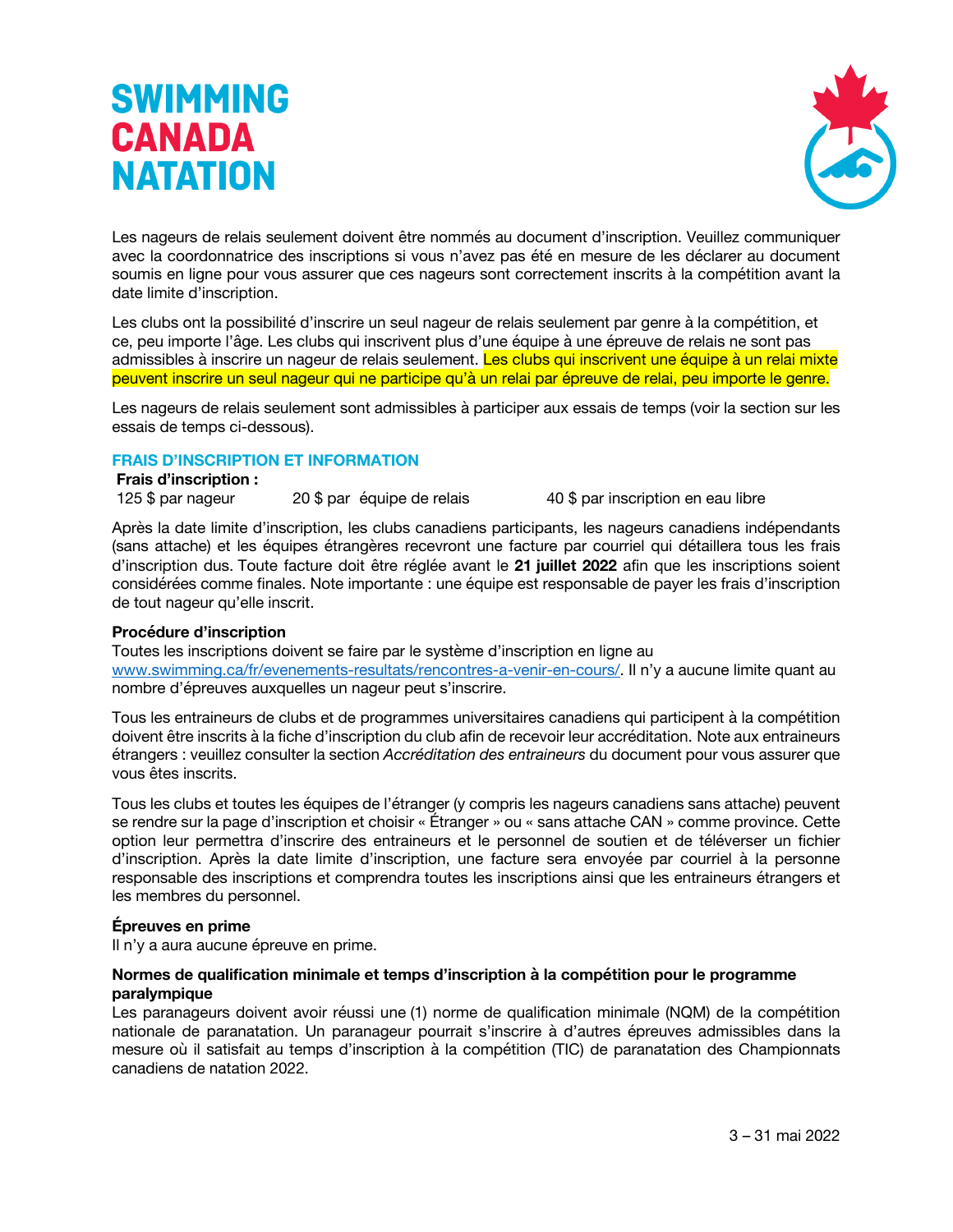

Si une épreuve n'est pas offerte pour une classe sportive en particulier, un athlète peut s'inscrire à l'épreuve d'une classe sportive supérieure du même groupe de déficience ou handicap (1-10, 11-13) à condition qu'il satisfasse au TIC de l'épreuve de la classe sportive substitut.

Un athlète de la classe sportive NE SB9 NE a le droit de s'inscrire à un maximum de deux (2) épreuves des classes sportives S/SM10 à condition qu'il satisfasse au TIC de S/SM10 dans chaque épreuve. Ces courses seront réalisées hors concours seulement et seront nagées durant les séries préliminaires.

Les paranageurs sont seulement admissibles à participer aux épreuves de paranatation. Des finales auront lieu seulement pour les épreuves ci-dessous.

#### **HOMMES**

50 L (S3-S13), 100 L (S3-S13), 200 L S1-S5, S14), 400 L (S6-S11, S13) 50 D (S1-S5), 100 D (S1-S2, S6-S14) 50 B (SB2-SB3), 100 B (SB4-SB9, SB11-SB14) 50 P (S5-S7), 100 P (S8-S14) 150 TNI (SM3-SM4), 200 QNI (SM5-SM11, SM13-SM14)

#### **FEMMES**

50 L (S3-S13), 100 L (S3-S13), 200 L (S2-S5, S14), 400 L (S6-S11, S13) 50 D (S2-S4), 100 D (S1, S6-S14) 50 B (SB2-SB3), 100 B (SB4-SB9, SB11-SB14) 50 P (S5-S7), 100 P (S8-S10, S12-S14) 150 TNI (SM3-SM4), 200 QNI (SM5-SM11, SM13-SM14)

La preuve de temps des temps d'inscription de paranatation doit être soumise selon des temps en grand bassin.

#### **Inscriptions tardives**

Les inscriptions tardives de nageurs n'ayant pas respecté la date limite d'inscription seront acceptées jusqu'au début de la réunion technique, mais les frais d'inscription seront doublés (250 \$).

Lorsque les inscriptions tardives ont été acceptées, toute modification ou correction sera facturée au **coût de 100 \$** par modification ou correction, comme indiqué précédemment. (Les frais de modification s'appliquent à **toute modification par nageur, par épreuve, par changement**, et non par courriel envoyé.)

Tout athlète qui satisfait à la norme de qualification après la date limite d'inscription peut être ajouté sans pénalité (seul le coût d'inscription lui sera facturé).

En paranatation, les frais de modification ne s'appliquent pas à une modification qui découle de la classification du nageur.

#### **Modifications et corrections**

Des modifications et des corrections peuvent être apportées sans pénalité jusqu'à la date limite d'inscription. Après cette date, des corrections et des modifications aux inscriptions peuvent être apportées jusqu'au début de la réunion technique au **coût de 100 \$** par modification ou correction. (Le coût par modification s'applique à **toute modification par nageur, par épreuve, par changement**, et non par courriel envoyé.)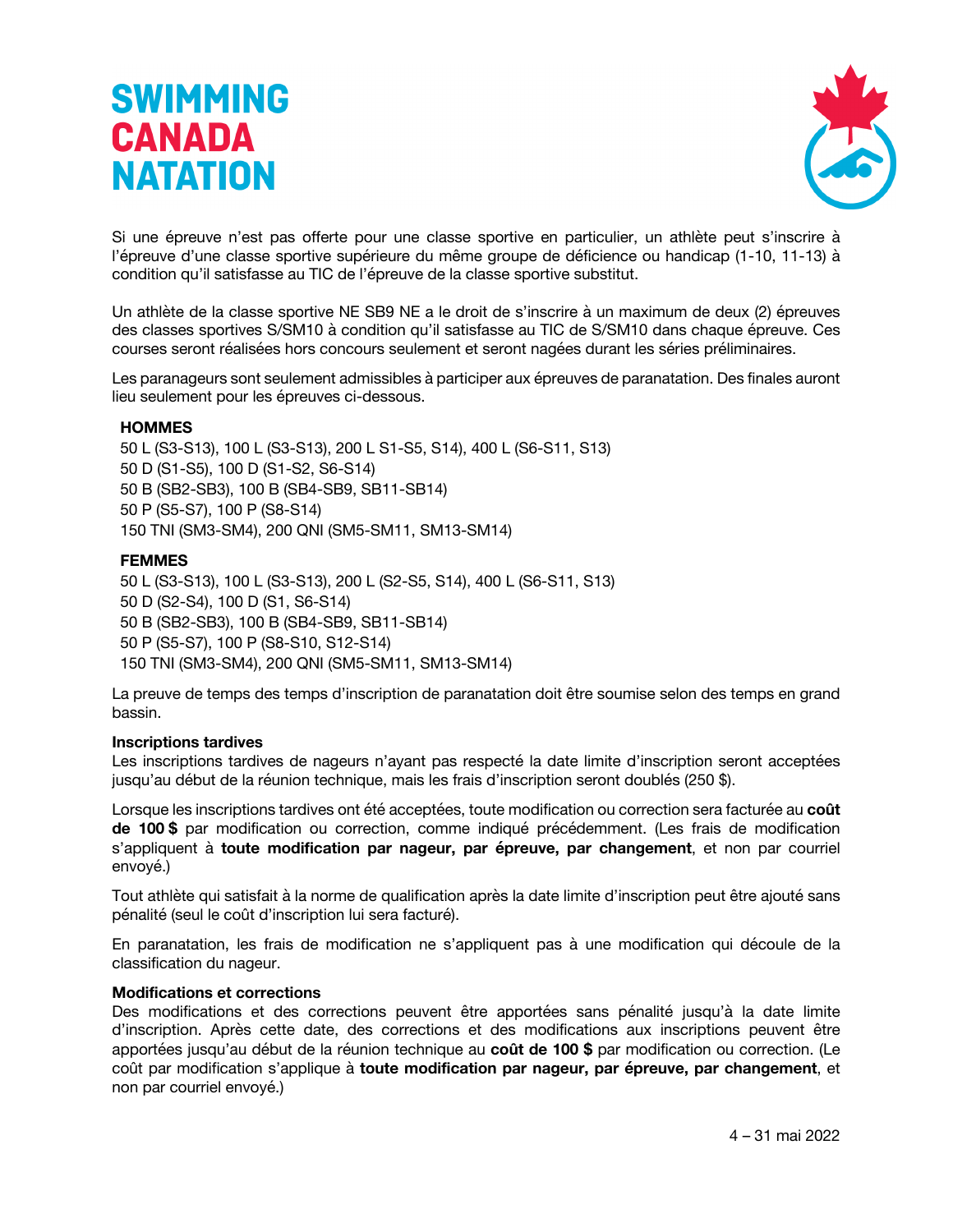

Les frais de modification de 100 \$ n'auront pas à être payés si un athlète réussit à se qualifier à une épreuve après la date limite d'inscription (p. ex. entre le 13 juillet et le 24 juillet). L'épreuve en question pourra être ajoutée sans pénalité.

#### **Nageurs étrangers**

Les compétiteurs étrangers (autres que les membres de USA Swimming) doivent présenter une lettre de leur fédération nationale confirmant leur inscription auprès d'elle. La lettre doit parvenir à Jocelyn Jay (jjay@natation.ca) avant la date limite d'inscription à la compétition.

Veuillez consulter la section sur les finales pour connaitre les nageurs qui sont autorisés à y participer.

#### **Preuves de temps**

Épreuves individuelles : tous les temps saisis à l'inscription seront confirmés par le système d'inscription en ligne. Tout temps non validé indiqué au document d'inscription doit être prouvé au plus tard à la date limite d'inscription. La coordonnatrice des inscriptions peut mettre en doute tout temps avant et pendant la compétition.

Un club a la responsabilité de confirmer, preuve à l'appui, tout temps saisi à l'inscription si on lui demande. Si le club n'est pas en mesure de prouver un temps, le nageur concerné ne sera pas autorisé à participer à l'épreuve en question.

Épreuves de relais : tous les temps d'inscription à des relais doivent être confirmés au plus tard à la date limite d'inscription de la compétition. Les temps des relais seront confirmés comme suit :

- Épreuves de relais de genre : la règle 2.3 de Natation Canada ne s'applique pas à cette compétition. Les temps de relais seront validés au moyen d'un calcul, soit la somme des quatre meilleurs temps individuels des quatre nageurs nommés à la composition de l'équipe de relais. Les temps utilisés pour le calcul seront des temps réalisés durant la période de qualification. Les temps de passage individuels du relais ne seront pas utilisés. Si l'équipe n'a pas réalisé quatre temps individuels dans la période de qualification ou si le nom des quatre nageurs n'a pas été indiqué lors de l'inscription au relai, l'inscription sera retirée de l'épreuve.
- Épreuves de relais mixte : il n'y a aucune norme, et les épreuves sont ouvertes à tous les clubs. Tous les temps de relais d'inscription doivent être confirmés au plus tard à la date limite d'inscription de la compétition. Le système d'inscription en ligne doit être utilisé pour soumettre la preuve de temps de tous les temps de relais. Toute équipe de relais dont les preuves de temps n'ont pas été soumises avant la date limite d'inscription sera inscrite sans temps (NT).

#### **Listes d'inscriptions**

Les listes d'inscriptions seront affichées sur le site web de Natation Canada après la date limite d'inscription.

#### **Forfaits**

Les forfaits envoyés par courriel à la coordonnatrice des inscriptions, Carole Thomas (cthomas@swimming.ca), avant la réunion technique qui se tiendra le dimanche 24 juillet 2022 à 15 h 00 seront acceptés.

Les forfaits envoyés par courriel après le début de la réunion technique **ne seront pas acceptés**. Un formulaire de forfait doit alors être soumis en ligne.

#### **Heure limite des forfaits**

*Épreuves préliminaires et finales contre la montre*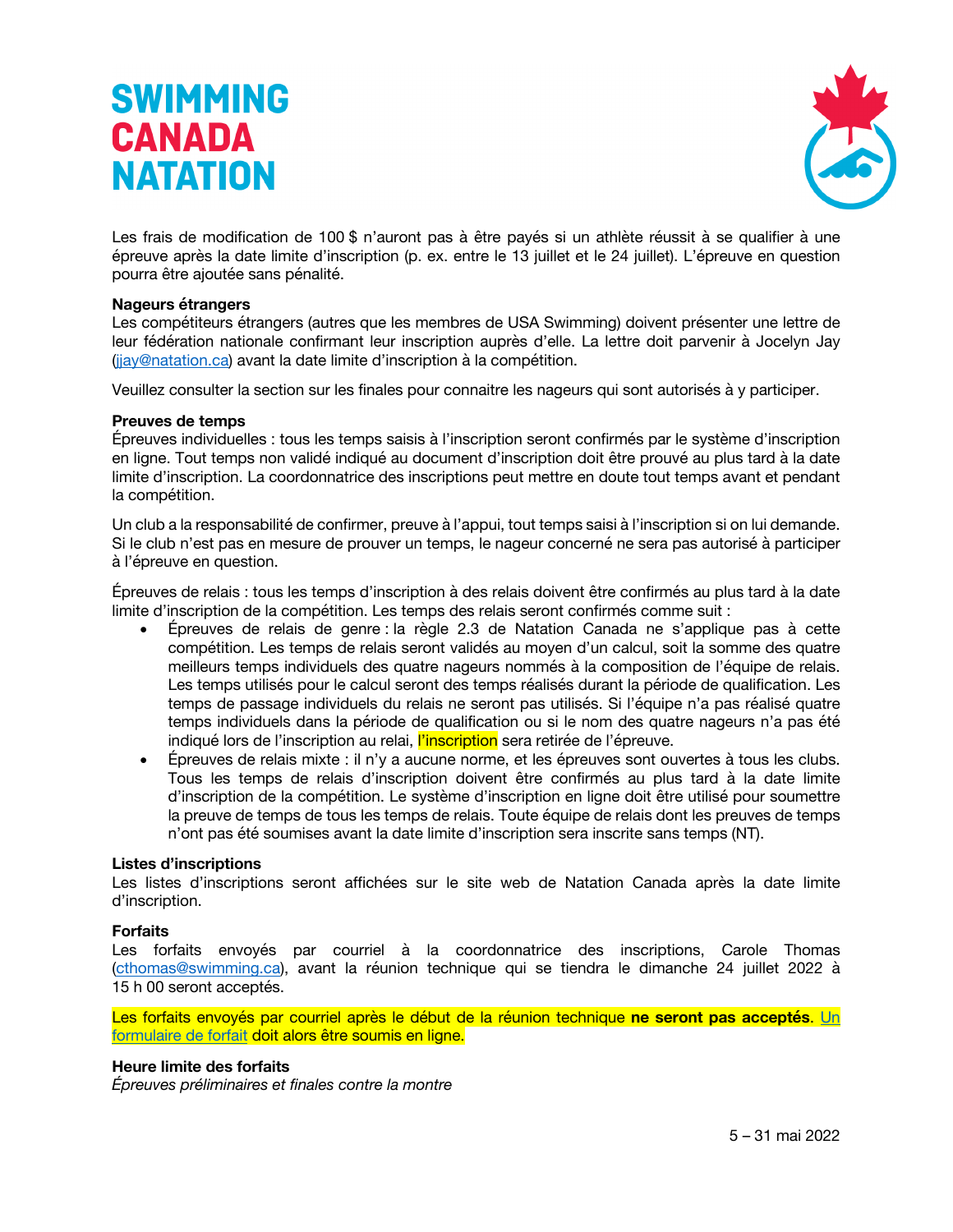

Heure limite de forfait des épreuves préliminaires et finales contre la montre du lundi : 30 minutes après la fin de la réunion technique

Heure limite de forfait des épreuves préliminaires et finales contre la montre du mardi au dimanche : 30 minutes après le début des finales de la soirée précédente

#### *Finales*

Heure limite de forfait : 30 minutes après la fin des épreuves préliminaires (excluant les épreuves de finales contre la montre).

#### **Pénalités**

Toutes les pénalités doivent être payées conformément au règlement SNC 3.4 de Natation Canada.

#### **RENSEIGNEMENTS SUR LA COMPÉTITION**

#### **Procédures de sécurité à l'échauffement**

Veuillez noter que les procédures de sécurité pour l'échauffement en compétition de Natation Canada seront en vigueur. Le document complet est accessible ici.

#### **Départs**

Les départs se feront sur les plots conformément aux sections FR 2.3 et SW 4.1 de la FINA. Pour les épreuves de paranatation, les départs seront réalisés conformément au paragraphe 1.2.3.1 de l'annexe 2 et à la section WPS 11.1 de WPS.

#### **Appareils pour les départs au dos**

Des appareils pour les départs au dos seront à la disposition des nageurs. Les nageurs sont responsables de régler l'appareil.

#### **Préliminaires et finales contre la montre**

Les séries préliminaires et les finales contre la montre seront nagées dans 10 couloirs, en fonction de la répartition sénior.

#### **Répartition des épreuves paralympiques**

La répartition des épreuves préliminaires et des finales contre la montre de chaque genre sera établie en fonction du temps (sans égard pour la classification sportive).

#### **Répartition des épreuves olympiques**

Le 800 m libre et le 1500 m libre seront nagés en fonction de la répartition sénior, et la série la plus rapide, sans égard pour l'âge, aura lieu à la session des finales. Toutes les autres séries seront nagées en fonction de la répartition sénior durant la session préliminaire, de la série la plus rapide à la plus lente en alternant les genres.

Les séries préliminaires du 400 m libre et du 400 m QNI seront classées de la plus lente à la plus rapide. Les deux séries les plus rapides de ces deux épreuves seront réparties en série pyramidale.

Le directeur ou la directrice de rencontre se réserve le droit de créer des « séries excédentaires » pour ces épreuves selon l'horaire et le nombre d'inscriptions. Le cas échéant, les épreuves seraient annoncées à la réunion technique.

#### **Finales**

Pour les épreuves du programme olympique, une finale A et une finale B seront présentées dans chaque catégorie d'âge pour les épreuves individuelles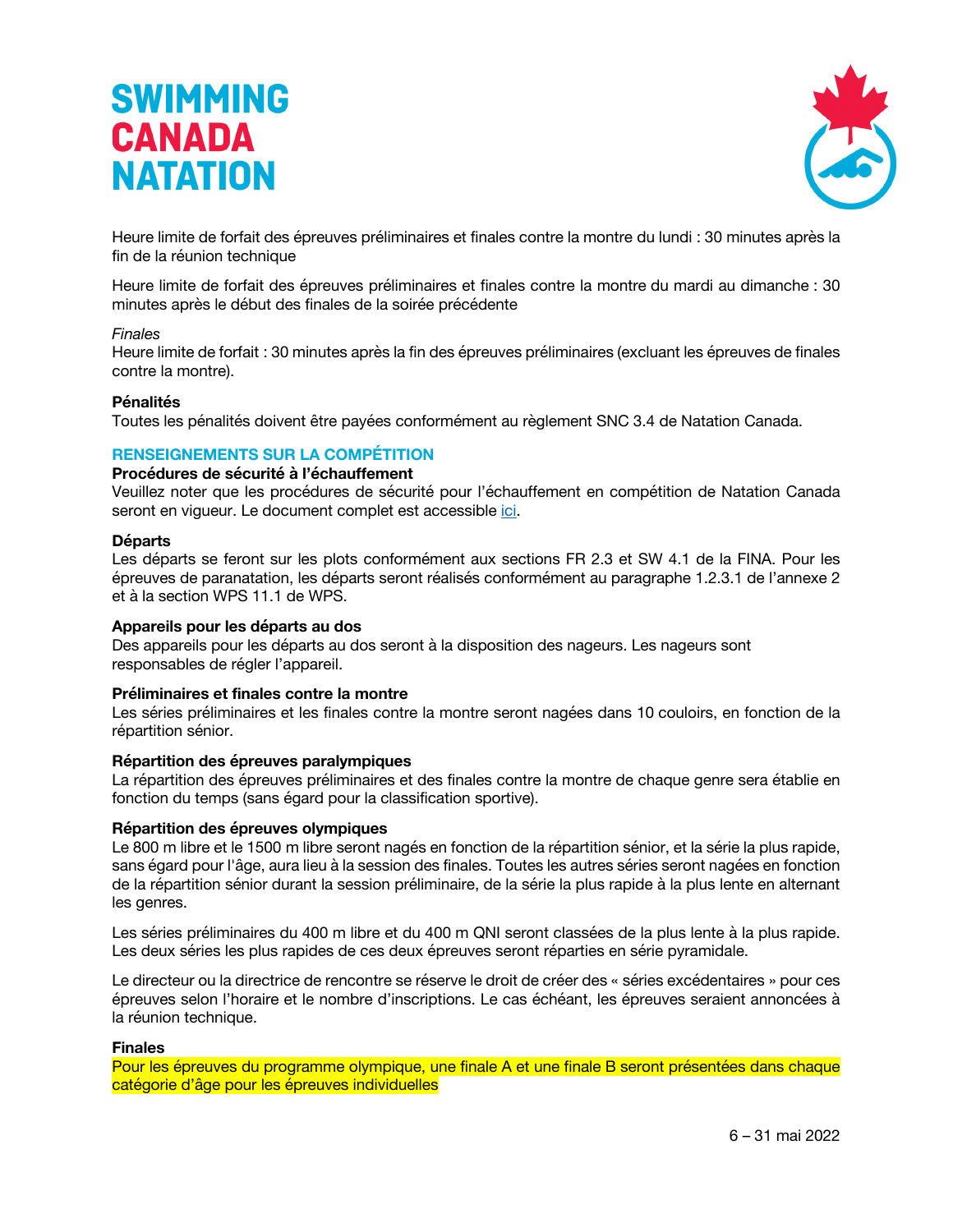

Il y aura une seule finale A et une seule finale B ouvertes pour le 50 m papillon, le 50 m dos et le 50 m brasse.

Les relais ne seront qu'une seule finale A ouverte.

Seuls les quatre meilleurs **nageurs étrangers** peuvent accéder aux finales, y compris les substituts. Deux (2) nageurs étrangers tout au plus peuvent se classer à une finale A. Deux (2) nageurs étrangers tout au plus peuvent se classer à une finale B. Tous les nageurs étrangers nageront en hors concours durant les finales. Si des couloirs demeuraient libres après avoir appliqué la règle de deux (2) nageurs étrangers en finale B, d'autres nageurs étrangers seront ajoutés à la finale B. Les nageurs supplémentaires nageront les finales hors concours et ne seront pas admissibles à recevoir un prix.

Pour les épreuves du programme paralympique, il y aura seulement une finale A, et les finalistes seront déterminés au moyen du système de pointage canadien de paranatation. Un maximum de trois (3) nageurs par classe sportive peuvent passer en finale. Un maximum de deux (2) nageurs étrangers, *y compris les substituts*, peuvent passer en finale A. Si des couloirs demeuraient libres après avoir appliqué la règle de trois (3) nageurs par classe sportive ou la règle de deux (2) nageurs étrangers, ou les deux règles, d'autres nageurs seront ajoutés à la finale A pour remplir les couloirs en fonction des pointages de chacun. Les nageurs supplémentaires nageront les finales hors concours et ne seront pas admissibles à recevoir un prix.

Les finales seront réparties par temps. S'il y avait une égalité en vertu du système de pointage pour une épreuve donnée pour une même classe sportive, le nageur ayant obtenu le temps le plus rapide en préliminaire passera en finale. S'il y avait une égalité en vertu du système de pointage pour une épreuve donnée pour des classes sportives différentes, une course de bris d'égalité serait réalisée. Le nageur qui obtient le plus grand nombre de points durant le bris d'égalité passera en finale.

Séquence des finales : *à confirmer à la réunion technique*

#### **Bris d'égalité**

Tous les bris d'égalité auront lieu avant la fin de la session durant laquelle a eu lieu l'égalité à un moment convenu entre les entraineurs et les officiels.

#### **Essais de temps**

La tenue d'essais de temps sera déterminée en fonction du format et de l'horaire de la compétition. Natation Canada se réserve le droit d'annuler les épreuves d'essais de temps en fonction de la durée d'une session.

#### **Relais**

Les relais mixtes sont ouverts à tous les clubs et tous les pays. Les autres relais ne sont ouverts qu'aux clubs canadiens seulement qui ont satisfait à la norme de qualification durant la période de qualification.

#### Quatre équipes par club tout au plus auront la possibilité de s'inscrire à une même épreuve de relais.

Tous les relais seront nagés durant les préliminaires, et les dix (10) meilleurs temps passeront en finale. S'il y avait dix équipes inscrites ou moins (à l'heure limite de forfait des préliminaires), toutes les équipes passeraient directement en finale.

Toute modification à la composition d'une équipe de relais doit être soumise au moins 30 minutes avant le début de la session à laquelle le relais est nagé.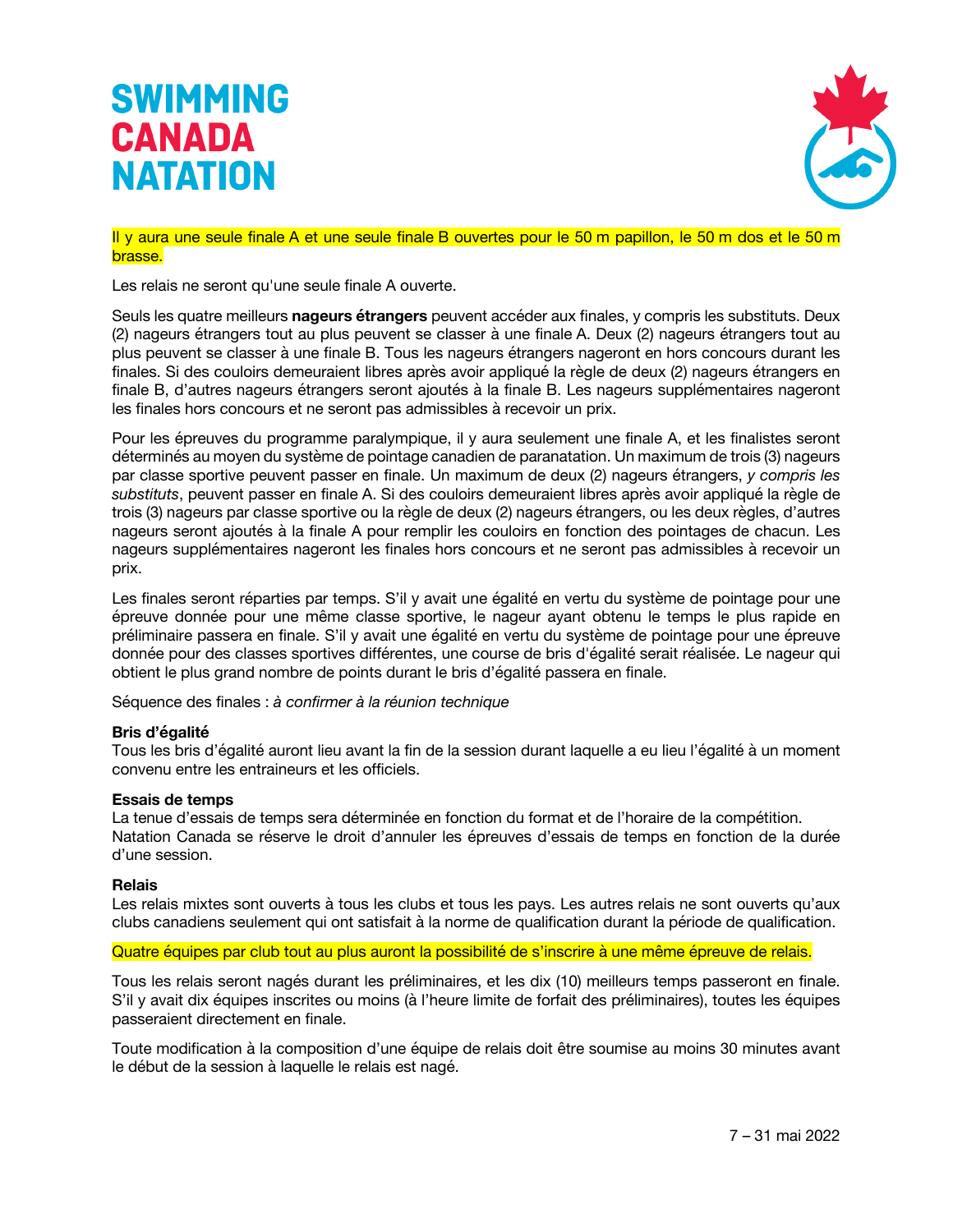



#### **RENSEIGNEMENTS SUR L'ACCRÉDITATION**

**Accréditations** *Les accréditations ne sont pas transférables.*

Les accréditations de club (y compris celles des entraineurs, du gérant d'équipe et du personnel de soutien) seront attribuées en fonction des demandes d'accréditation pour les entraineurs et le personnel de soutien soumises au moyen du système d'inscription en ligne durant la démarche d'inscription.

Toute accréditation perdue pourra être remplacée au coût de 60 \$ chacune.

#### **Accréditation des entraineurs**

Pour obtenir une accréditation, tout entraineur canadien doit être inscrit auprès de l'ACEN et de Natation Canada à titre de membre A1 ou B. Tous les entraineurs sont responsables de s'inscrire et de récupérer leur propre accréditation à la compétition.

Tous les entraineurs de clubs canadiens et entraineurs universitaires participant à la compétition **sont tenus** de donner leur nom et leur information au moment de soumettre le fichier d'inscription du club.

#### **Accréditation des entraineurs étrangers**

Frais d'accréditation des entraineurs et des membres du personnel de soutien de l'étranger : 100 \$

Tout entraineur étranger participant doit soumettre ses renseignements au moment de soumettre les inscriptions de son équipe. Tout entraineur (autre que les membres de USA Swimming) doit demander à sa fédération nationale de fournir une lettre à Jocelyn Jay (jjay@natation.camailto:) confirmant qu'il est un entraineur national ou officiellement lié à un club dans ce pays. Les frais pour les entraineurs étrangers sont de 100 \$ CA par entraineur par compétition. Ils seront inclus à la facture avec les inscriptions des nageurs.

#### **Accréditation du personnel de soutien**

Les clubs qui requièrent du personnel de soutien (soutien pour les paranageurs, massothérapeute, physiologiste, médecin, préparateur mental ou gérant d'équipe seulement) sont tenus de les ajouter au système d'inscription, de suivi et des résultats. Le registraire de club est responsable d'ajouter un membre du personnel de soutien au système d'inscription pour que **ce dernier ait accès au bord de la piscine lors des compétitions nationales de Natation Canada seulement**. *Les membres du personnel de soutien qui ne sont pas inscrits au système d'inscription ne seront pas autorisés à participer aux compétitions nationales de Natation Canada.*

#### **Accréditation des nageurs**

Les nageurs recevront une carte d'accréditation qui leur permettra d'accéder au bord de la piscine. La carte doit être visible en tout temps. L'accès à la piscine se fera par les vestiaires, après le passage au poste de contrôle principal.

La carte d'accréditation à la piscine reste la propriété de Natation Canada et peut être retirée en tout temps par l'organisme. Les utilisateurs de cette carte acceptent implicitement d'être filmés, photographiés, enregistrés et d'apparaitre dans une émission télévisée pendant la compétition à des fins de promotion de Natation Canada et de développement de la natation.

#### **CLASSIFICATION DE LA PARANATATION**

La classification nationale (niveau 3) sera offerte à cette compétition. Tous les nageurs doivent avoir satisfait à au moins une NQM pour s'inscrire à la compétition et procéder à la classification.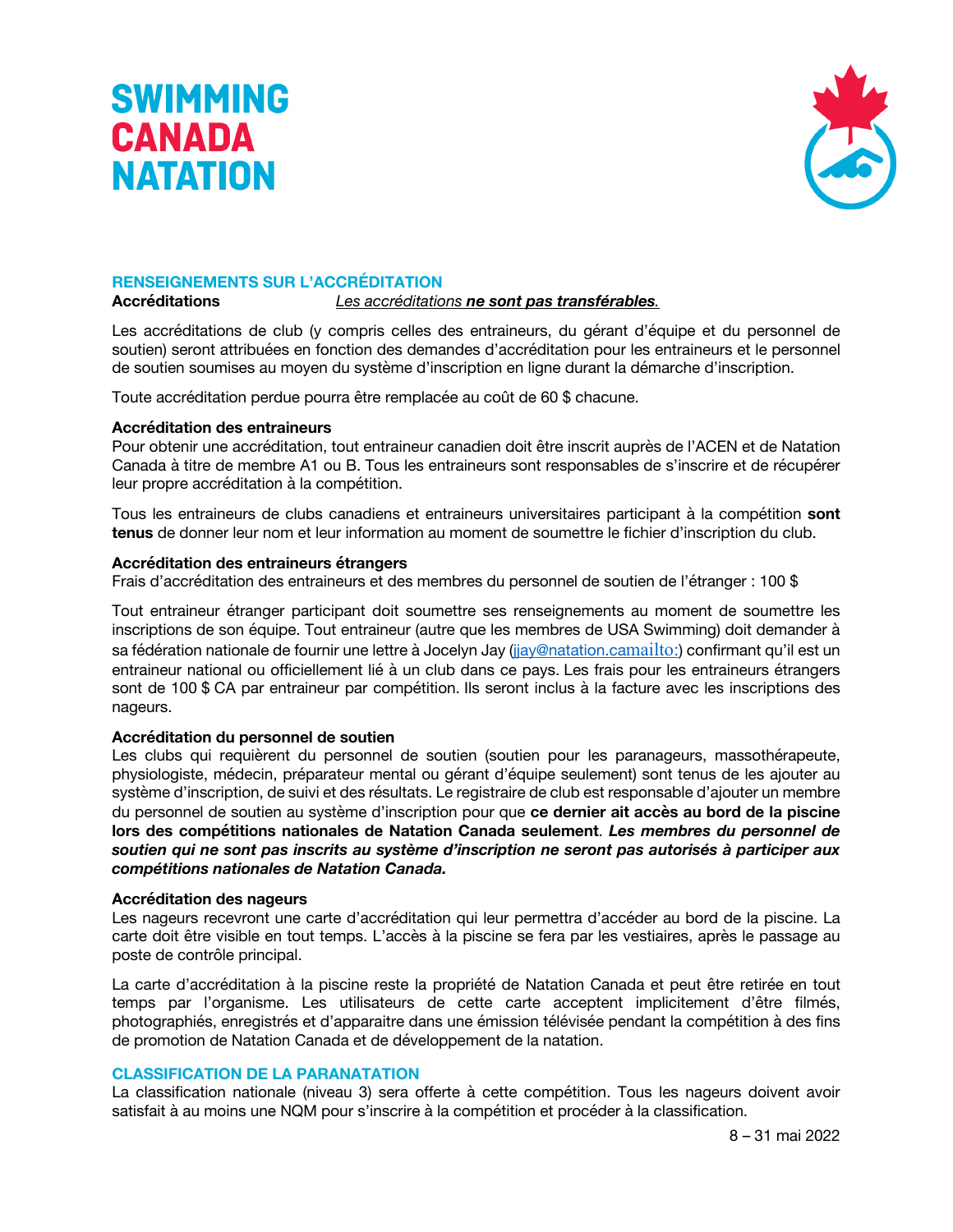

Les nageurs canadiens qui n'ont jamais eu de classification nationale (niveau 3) ou dont la date de révision de la classification de niveau 3 est en 2022 (ou avant) **doivent** faire une demande de classification. **Les nageurs qui souhaitent faire une demande de classification sportive doivent soumettre leur demande en remplissant le formulaire accessible ici et en le soumettant au plus tard le mardi 12 juillet 2022.**

Tous les nageurs qui se feront classifier doivent être inscrits aux épreuves suivantes : épreuve de style de nage S 200 m libre (classes sportives S1-S5) ou 400 m libre (classes sportives S6-S10) et 50 m brasse SB (classes sportives SB1-SB3) ou 100 m brasse SB (classes sportives SB4-SB10). Les nageurs qui se font classifier ne sont pas tenus de se qualifier pour ces épreuves.

Si un nageur **n'a jamais été classifié** au niveau 3 ou si son **statut de niveau 3 doit être révisé**, le nageur devrait être inscrit avec son niveau 2 ou dans sa classe sportive de niveau 3 actuelle. Des ajustements peuvent être faits si nécessaire à la suite du rendez-vous de classification, avant le début de la compétition.

Les classifications auront lieu le vendredi 22 juillet 2022 et le samedi 23 juillet 2022, et tous les nageurs doivent planifier leurs déplacements afin de se rendre disponibles à compter de 8 h 00 le vendredi 22 juillet 2022.

Vous recevrez un avis par courriel de Janet Dunn (jdunn@natation.ca) concernant votre rendez-vous de classification.

### **Clinique pour les officiels de paranatation (français seulement)**

Quand : samedi 23 juillet 2022, 8 h 30 - 15 h Où : piscine olympique – local à confirmer Instructeur : à confirmer

#### **INFORMATION CONCERNANT L'EAU LIBRE**

La norme de qualification minimale pour les épreuves en eau libre concorde avec celles de la catégorie junior nationale pour le groupe d'âge et le genre d'un nageur.

Date limite d'inscription : 12 juillet 2022 à 23 h 59, heure du Pacifique. Les inscriptions tardives aux épreuves en eau libre seront acceptées jusqu'au début de la réunion technique de l'eau libre, soit le dimanche 31 juillet 2022, et les frais d'inscription seront doublés (80 \$).

Les distances suivantes et les groupes d'âge suivants seront utilisés aux fins du pointage et des prix :

- 1,5 km : femmes 13-14 ans / hommes 14-15 ans
- 3,0 km : femmes 15 ans et plus / hommes 16 ans et plus

**Rappel :** tous les nageurs doivent se couper les ongles courts (mains et pieds) et ne peuvent porter de bijoux ou de montres.

Les épreuves en eau libre ne donneront aucun point en vue de l'obtention des bannières de championnats décernées aux meilleures équipes féminine et masculine en piscine. Cependant, elles en donneront pour l'obtention de la bannière d'équipe du championnat (hommes et femmes combinés) qui sera décernée le lundi suivant les épreuves en eau libre.

Le formulaire de renonciation et de consentement pour la participation à une compétition en eau libre sera distribué aux clubs. Les nageurs sont tenus de le faire signer par un parent ou un tuteur légal des participants âgés de moins de 18 ans, à compter du premier jour des Championnats. Les formulaires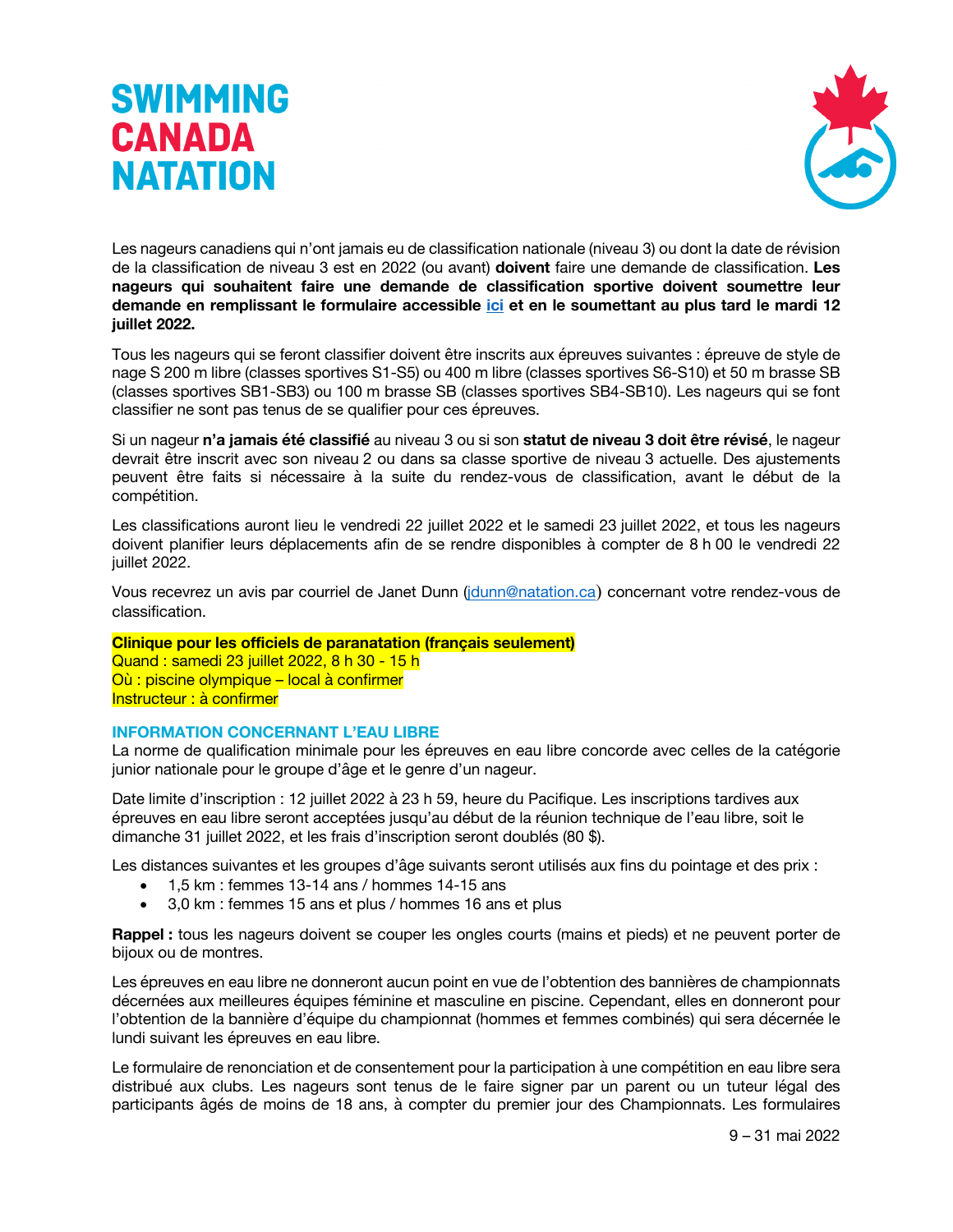

doivent être remis à la réunion technique ou être numérisés et soumis par voie électronique à l'avance à Jocelyn Jay (jjay@natation.ca).

Le formulaire sera téléversé sur le site web de Natation Canada avant la compétition.

**Cliniques pour les officiels d'eau libre (français et anglais)** Niveaux 1-2-3 Quand : jeudi, vendredi et samedi (28-30 juillet) entre les préliminaires et les finales Où : piscine olympique – local à confirmer Instructeur : à confirmer

#### **RENSEIGNEMENTS RELATIFS AUX PRIX ET AU POINTAGE**

Des médailles pour les premières, deuxièmes et troisièmes places remportées par des nageurs canadiens seront remises pour les épreuves des programmes olympique et paralympique. Des médailles commémoratives seront remises aux nageurs étrangers qui auront terminé parmi les trois meilleurs.

Dans l'éventualité où un nageur n'était pas en mesure de se présenter à la cérémonie des médailles, nous prions le club de désigner une autre personne pour le remplacer. La présentation des médailles commémoratives remises aux nageurs étrangers aura lieu après la cérémonie des médailles pour les Canadiens.

- Bannière de championnat remise à la meilleure équipe canadienne féminine (piscine seulement)
- Bannière de championnat remise à la meilleure équipe canadienne masculine (piscine seulement)
- Bannière de championnat remise à la meilleure équipe canadienne combinée (piscine et eau libre)
- Prix de l'athlète canadienne féminine et de l'athlète canadien masculin ayant le meilleur pointage total par groupe d'âge (5-2-1) \*
- Prix de la paranageuse canadienne et du paranageur canadien par excellence\*\*

\*Pour les épreuves en piscine seulement. Au besoin, le nombre total de médailles d'or par athlète sera utilisé pour briser une égalité entre des athlètes. Si l'égalité persiste, le nombre total de médailles d'argent sera utilisé, puis le nombre total de médailles de bronze. Si des nageurs ont le même nombre de points et de médailles d'or, d'argent et de bronze, deux athlètes seront déclarés gagnants et recevront le prix.

\*\*Les prix de la paranageuse canadienne et du paranageur canadien par excellence seront remis en fonction des résultats obtenus par les paranageurs et paranageuses tout au long de la compétition et se baseront sur les records du monde au moyen du système de pointage paralympique canadien. Ces prix seront présentés à la fin de la compétition.

**Note importante :** les nageurs étrangers ne sont pas admissibles à recevoir des points pour des pointages d'équipe ou les prix décernés aux athlètes ayant le plus de points.

#### **Pointage de la compétition**

Points accordés aux places 1-20 par groupe d'âge et par classe multiple pour les épreuves individuelles :

50-30-20-19-18-17-16-15-14-13 et 12-9-8-7-6-5-4-3-2-1

Points accordés aux places 1-10 par groupe d'âge pour les relais : 100-60-40-38-36-34-32-30-28-26

#### **CONTRÔLE ANTIDOPAGE**

Les participants à cette compétition doivent savoir que des contrôles antidopage peuvent être effectués par le Centre canadien pour l'éthique dans le sport (CCES) conformément au Programme canadien antidopage.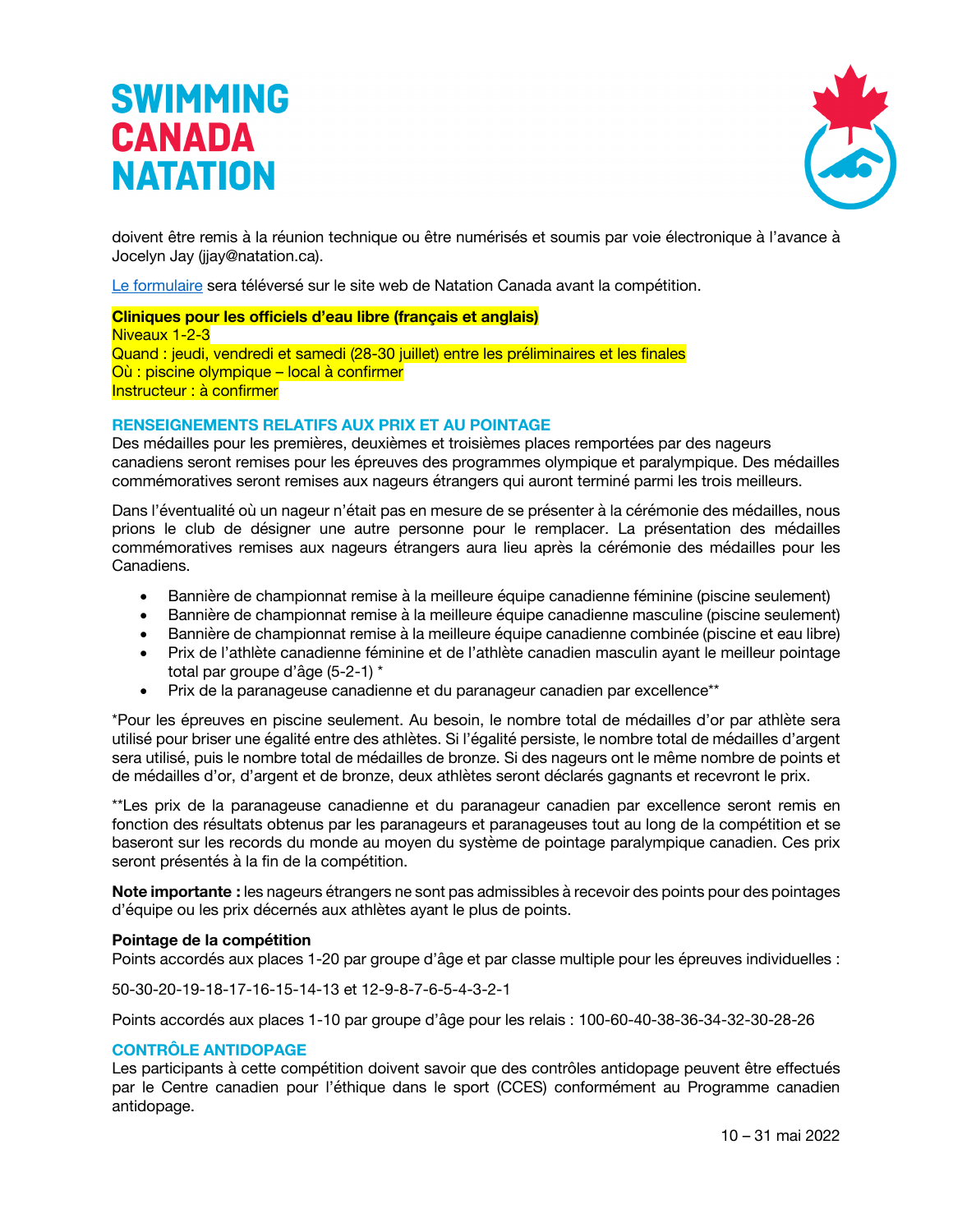

Pour éviter de violer une règle antidopage par inadvertance, les athlètes devraient suivre les étapes suivantes :

- **Vérifiez vos médicaments :** consultez le DRO Global (www.globaldro.com) http://cces.ca/medical-exemptions afin de connaitre les médicaments prescrits ou en vente libre ou les traitements reçus se trouvent à la liste des interdictions de l'Agence mondiale antidopage.
- **Examinez les conditions de votre exemption médicale :** si vous avez besoin d'utiliser une substance bannie pour des raisons médicales légitimes, visitez le www.cces.ca/fr/exemptionsmedicales pour obtenir de l'information et les instructions sur la manière de demander une exemption médicale.
- **Apprenez-en plus sur les risques associés à la consommation de suppléments :** n'utilisez pas de supplément ou prenez des précautions importantes avant de le faire. Il est impossible de vérifier les suppléments auprès du CCES ou dans le DRO Global. Un manque de réglementation de la part de l'industrie et du gouvernement empêche de confirmer les ingrédients que contiennent les suppléments. Pour en savoir plus, visitez le www.cces.ca/fr/supplements.
- **Consultez les procédures de prélèvement des échantillons** : cette courte vidéo vous montre les différentes étapes d'un contrôle antidopage (www.cces.ca/fr/prelevement-des-echantillons).
- **Communiquez avec le CCES si vous avez des questions :**
	- o Adresse courriel : info@cces.ca
	- o Appel sans frais : 1 800 672-7775
	- o Site web : www.cces.ca/fr/zoneathlete

#### **RENSEIGNEMENTS SUR LES INSTALLATIONS**

#### **Accueil des officiels et entraineurs**

Une salle d'accueil sera mise à la disposition des officiels et des entraineurs.

#### **Stationnement**

Piscine olympique du Parc olympique - Le stationnement du centre est payant. Cliquez ici pour plus de détails.

Bassin olympique du parc Jean-Drapeau - Le stationnement est payant. Cliquez ici pour plus de détails et déroulez vers le bas jusqu'à la mention de l'île Notre-Dame.

#### **Vestiaires**

Les vestiaires de la piscine sont dotés de casiers.

#### **RENSEIGNEMENTS DE VOYAGE**

#### **Hébergement à l'hôtel**

La liste des hôtels pour cette compétition se trouve au https://www.swimming.ca/fr/ressources/divers/hotel/

#### **Partenaire de location de voitures de Natation Canada**

Avis Rent a Car : pour louer un véhicule, visitez le www.swimming.ca/fr/ressources/divers/outils-devoyage/.

#### **Mises à jour du document**

Pour obtenir des renseignements ou les mises à jour du document, veuillez consulter le site web de Natation Canada.

Ce document a été rédigé en anglais et traduit en français. S'il y a des divergences entre les deux versions, la version anglaise prévaudra.